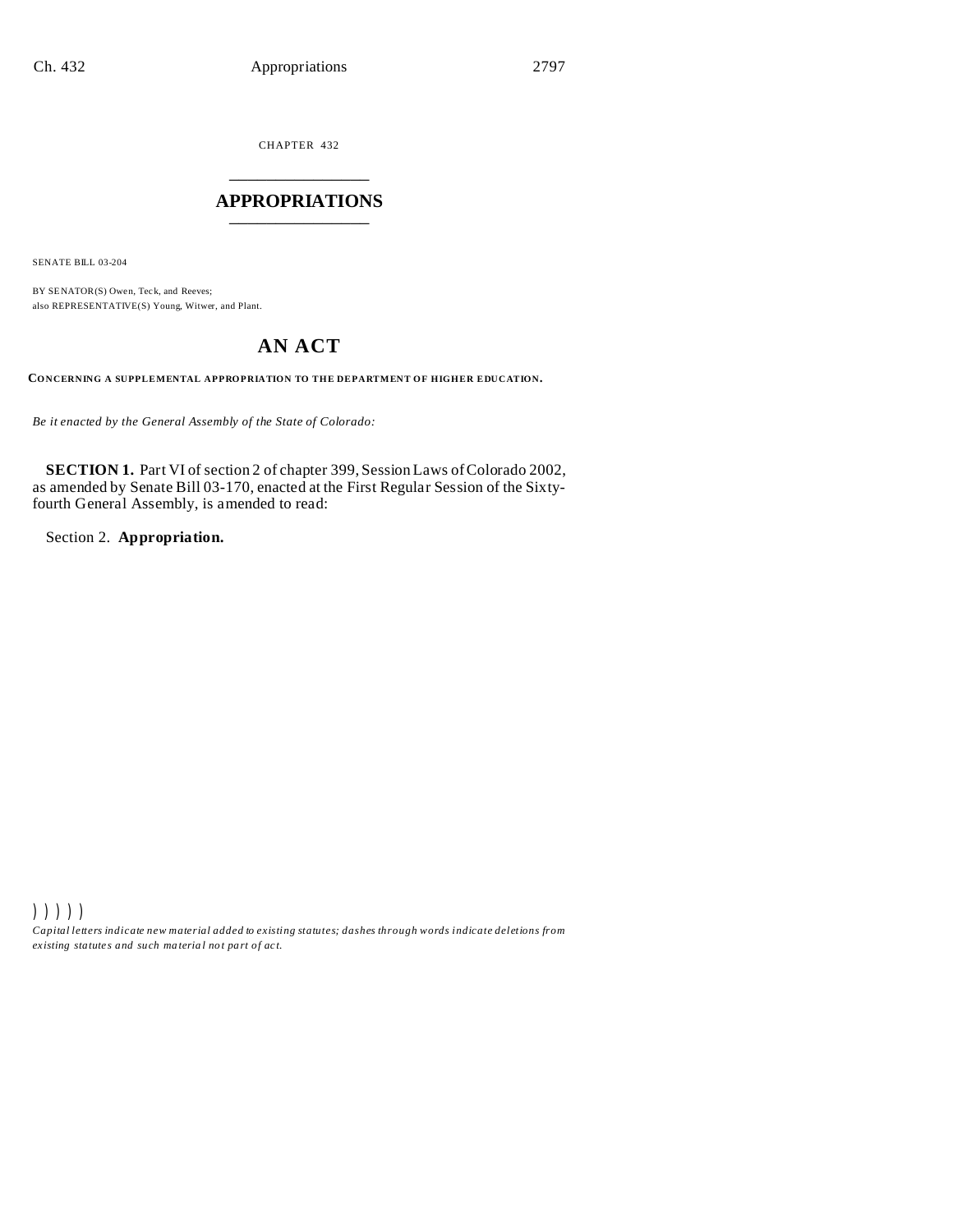MULTIUSE NETWORK

PAYMENTS 18,338 18,338

|                                      |                                 |                    |                                       |                                                      | <b>APPROPRIATION FROM</b>  |                                             |                               |
|--------------------------------------|---------------------------------|--------------------|---------------------------------------|------------------------------------------------------|----------------------------|---------------------------------------------|-------------------------------|
|                                      | ITEM &<br><b>SUBTOTAL</b><br>\$ | <b>TOTAL</b><br>\$ | <b>GENERAL</b><br><b>FUND</b><br>\$   | <b>GENERAL</b><br><b>FUND</b><br><b>EXEMPT</b><br>\$ | CASH<br><b>FUNDS</b><br>\$ | CASH<br><b>FUNDS</b><br><b>EXEMPT</b><br>\$ | FEDERAL<br><b>FUNDS</b><br>\$ |
|                                      |                                 |                    |                                       |                                                      |                            |                                             |                               |
|                                      |                                 |                    | <b>PART VI</b>                        |                                                      |                            |                                             |                               |
|                                      |                                 |                    | <b>DEPARTMENT OF HIGHER EDUCATION</b> |                                                      |                            |                                             |                               |
|                                      |                                 |                    |                                       |                                                      |                            |                                             |                               |
| (1) DEPARTMENT ADMINISTRATIVE OFFICE |                                 |                    |                                       |                                                      |                            |                                             |                               |
| Health, Life, and Dental             | 322,897                         |                    | 249,032                               |                                                      | 48,297                     | $25,568($ T $)^{b}$                         |                               |
|                                      | 298,490                         |                    | 228,911                               |                                                      | $43,860^a$                 | $25,719(T)$ <sup>b</sup>                    |                               |
| Short-term Disability                | 8,846                           |                    | 6,707                                 |                                                      | $1,112^*$                  | $425(T)^{h}$                                | 602                           |
|                                      | 7,868                           |                    | 5,929                                 |                                                      | $1,000^a$                  | $337(T)^{b}$                                |                               |
| Salary Survey and Senior             |                                 |                    |                                       |                                                      |                            |                                             |                               |
| <b>Executive Service</b>             | 384,717                         |                    | 300,733                               |                                                      | $47,199^{\circ}$           | $36,785(T)^{b}$                             |                               |
| Performance-based Pay                |                                 |                    |                                       |                                                      |                            |                                             |                               |
| Awards                               | 129,796                         |                    | 108,066                               |                                                      | $13,452^{\circ}$           | $8,278(T)^{b}$                              |                               |
| Workers' Compensation                | 16,039                          |                    | 15,445                                |                                                      | 594 <sup>a</sup>           |                                             |                               |
| Legal Services for 505 448           |                                 |                    |                                       |                                                      |                            |                                             |                               |
| hours                                | 30,199                          |                    | 30,199                                |                                                      |                            |                                             |                               |
|                                      | 26,788                          |                    | 26,788                                |                                                      |                            |                                             |                               |
| Purchase of Services from            |                                 |                    |                                       |                                                      |                            |                                             |                               |
| Computer Center                      | 5,678                           |                    | 5,678                                 |                                                      |                            |                                             |                               |
|                                      | 7,812                           |                    | 7,812                                 |                                                      |                            |                                             |                               |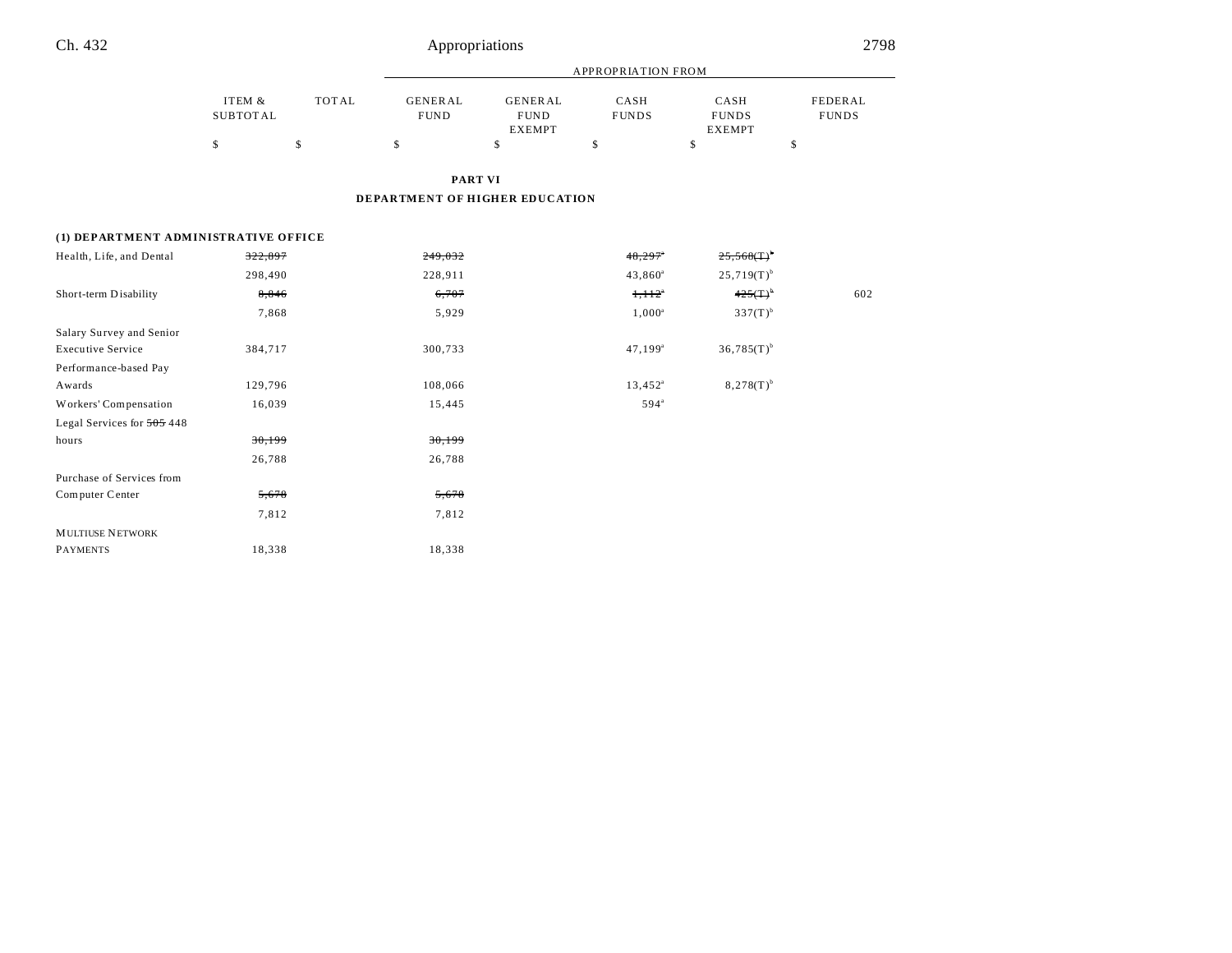| Payment to Risk |  |  |
|-----------------|--|--|
|-----------------|--|--|

| Management and Property |           |         |                     |
|-------------------------|-----------|---------|---------------------|
| Funds                   | 9.917     | 8.478   | $1,439^a$           |
| Leased Space            | 294,099   | 225,574 | 68,525 <sup>°</sup> |
|                         | 268,615   | 200,090 |                     |
|                         | 1,202,188 |         |                     |
|                         | 1,168,380 |         |                     |

<sup>a</sup> These amounts shall be from various sources of cash funds throughout the Department.

<sup>b</sup> These amounts shall be from Limited Gaming revenue received by the State Historical Society.

c This amou nt shall be from the Private Occupational Schools Fund.

### **(2) COLORADO COMMISSION ON HIGHER EDUCATION65, 66, 67, 67a**

| (A) Administration | 2,506,993 | 2,506,993    |
|--------------------|-----------|--------------|
|                    | 2.251.054 | 2.251.054    |
|                    |           | $(32.8$ FTE) |
|                    |           | $(32.7$ FTE) |

| (B) Division of Private     |         |                      |                     |
|-----------------------------|---------|----------------------|---------------------|
| <b>Occupational Schools</b> | 541,472 | 443.238 <sup>a</sup> | 98.234 <sup>b</sup> |
|                             |         | $(6.5$ FTE)          | $(1.3$ FTE)         |

<sup>a</sup> This amount shall be from the Private Occupational Schools Fund.

<sup>b</sup> This amount shall be from reserves in the Private O ccupational Schools Fund.

**(C) Special Purpose**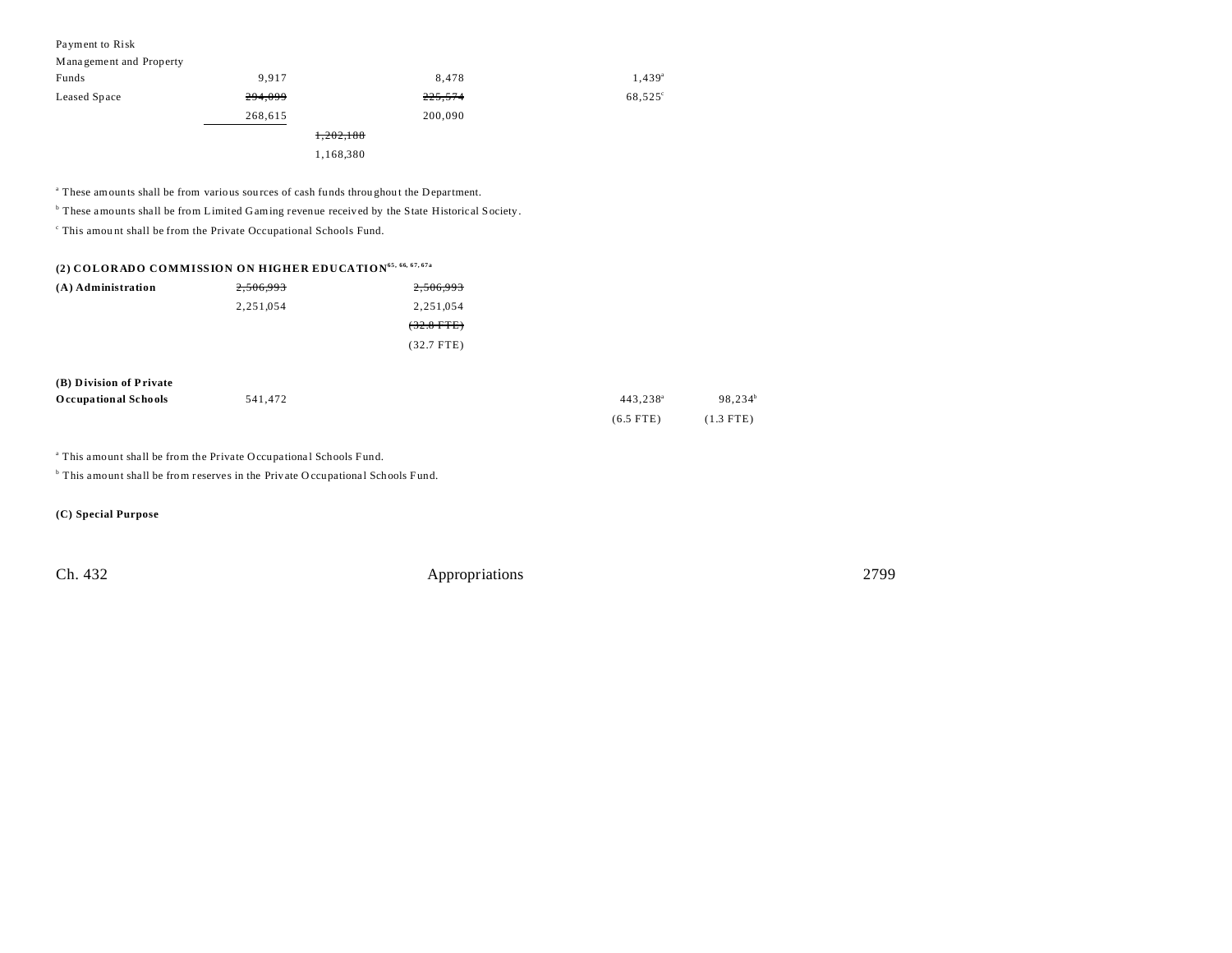|                                                   |                           |              |                               |                                                | APPROPRIATION FROM         |                                       |                                |
|---------------------------------------------------|---------------------------|--------------|-------------------------------|------------------------------------------------|----------------------------|---------------------------------------|--------------------------------|
|                                                   | ITEM &<br><b>SUBTOTAL</b> | <b>TOTAL</b> | <b>GENERAL</b><br><b>FUND</b> | <b>GENERAL</b><br><b>FUND</b><br><b>EXEMPT</b> | CASH<br><b>FUNDS</b>       | CASH<br><b>FUNDS</b><br><b>EXEMPT</b> | <b>FEDERAL</b><br><b>FUNDS</b> |
|                                                   | \$                        | \$           | \$                            | \$                                             | \$                         | \$                                    | \$                             |
| Western Interstate<br>Commission for Higher       |                           |              |                               |                                                |                            |                                       |                                |
| Education (WICHE)                                 | 103,000                   |              | 103,000                       |                                                |                            |                                       |                                |
| WICHE - Optometry                                 | 277,619                   |              | 277,619                       |                                                |                            |                                       |                                |
|                                                   | 247,200                   |              | 247,200                       |                                                |                            |                                       |                                |
| <b>Higher Education Programs</b><br>of Excellence | 3,126,546                 |              |                               |                                                | $125,821^a$                | $3,000,725(T)^{b}$                    |                                |
| <b>Advanced Technology</b>                        |                           |              |                               |                                                |                            |                                       |                                |
| Grants                                            | 886,907                   |              |                               |                                                |                            | $886,907(T)^c$                        |                                |
| Veterinary School Program                         |                           |              |                               |                                                |                            |                                       |                                |
| Needs                                             | 285,000                   |              | 162,400                       |                                                | $122,600^{\rm d}$          |                                       |                                |
| <b>Rural Education Access</b>                     |                           |              |                               |                                                |                            |                                       |                                |
| $\mathbf{Program}^{68}$                           | 789,850                   |              | 350,380                       |                                                |                            | 439,470(T)                            |                                |
|                                                   | 394,925                   |              |                               |                                                |                            | $394,925(T)^{b}$                      |                                |
| Enrollment/Cash Fund                              |                           |              |                               |                                                |                            |                                       |                                |
| Contingency <sup>69</sup>                         | 7,115,751                 |              |                               |                                                | $7, 115, 751$ <sup>e</sup> |                                       |                                |
|                                                   | 12,584,673                |              |                               |                                                |                            |                                       |                                |
|                                                   | 12,159,329                |              |                               |                                                |                            |                                       |                                |
|                                                   |                           |              |                               |                                                |                            |                                       |                                |

15,633,138

14,951,855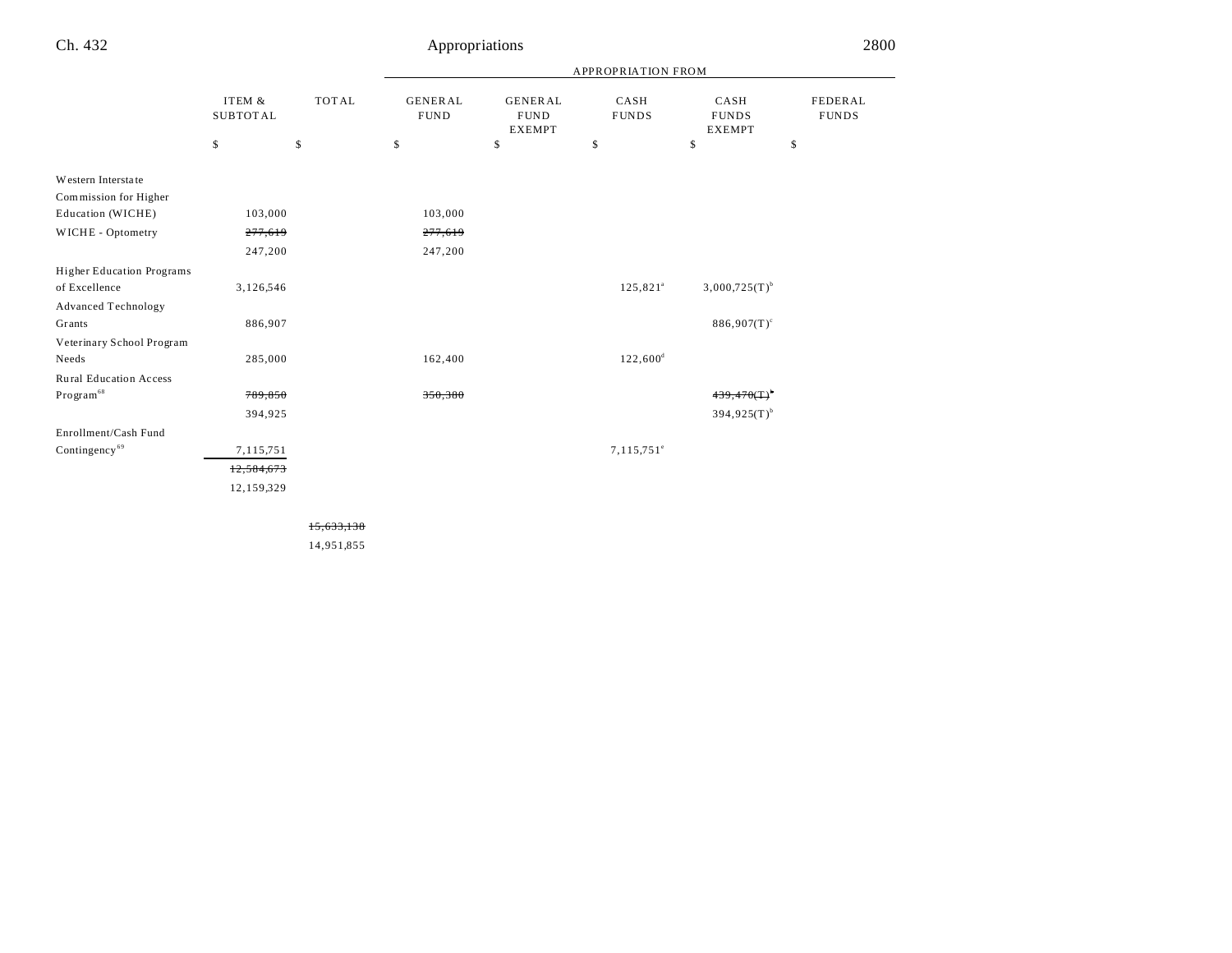<sup>a</sup> This amount shall be from the Colorado Student Loan Program.

<sup>b</sup> These amounts shall be from statewide and departmental indirect cost recoveries.

<sup>c</sup> Of this amount, \$80 0,00 0 shall be from Waste Tire Recycling Development Cash Fu nd moneys deposited in the Advanced Technology Fund, and it is shown for informational purposes only, since moneys in the Advanced Technology Fund are continuously appropriated pursuant to Section 23-1-106.5 (9), C.R.S., and \$86,907 shall be from statewide and departmental indirect cost recoveries.

<sup>d</sup> This amount shall be from the Western Interstate Commission on Higher Education.

This amount shall be from tuition and cash fund revenue from the governing boards, in addition to what is appropriated to the governing boards. This spending au thority may be tra nsferred to the governing boards.

#### **(3) CO LORAD O C OM M ISSION ON HIGHE R EDU CATION FINANC IAL AID <sup>70</sup>**

# **(A) Ne ed Based Grants** General Need Based Grants 43,550,101 Governor's Opportunity  $Scholarships<sup>71</sup>$  8,000,000 51,550,101 51,550,101 **(B)** Merit Based Grants 14,874,498 14,874,498 14,829,953 44,545(T)<sup>a</sup>

a THIS AMOUNT SHALL BE FROM STATEWIDE AND DEPARTMENTAL INDIRECT COST RECOVERIES.

| $(C)$ Work Study <sup>72</sup> | 16,612,357 | 16,612,357 |           |
|--------------------------------|------------|------------|-----------|
| (D) Special Purpose            |            |            |           |
| Required Federal Match         | 3,376,350  | 2,076,350  | 1,300,000 |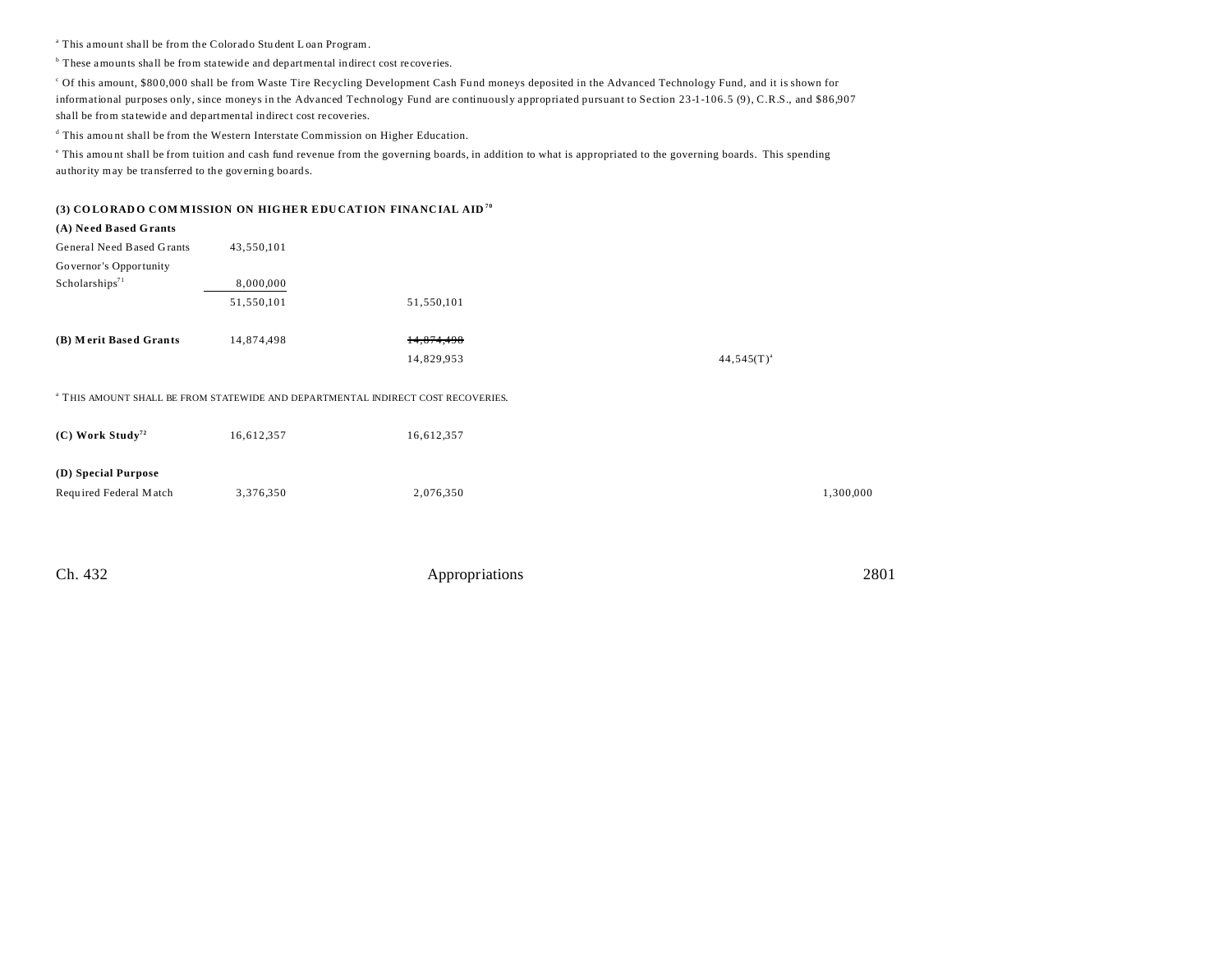|                              |                          |             |                                     |                                               | APPROPRIATION FROM         |                                             |                               |
|------------------------------|--------------------------|-------------|-------------------------------------|-----------------------------------------------|----------------------------|---------------------------------------------|-------------------------------|
|                              | ITEM &<br>SUBTOTAL<br>\$ | TOTAL<br>\$ | <b>GENERAL</b><br><b>FUND</b><br>\$ | <b>GENERAL</b><br><b>FUND</b><br>EXEMPT<br>\$ | CASH<br><b>FUNDS</b><br>\$ | CASH<br><b>FUNDS</b><br><b>EXEMPT</b><br>\$ | FEDERAL<br><b>FUNDS</b><br>\$ |
| Veterans'/Law                |                          |             |                                     |                                               |                            |                                             |                               |
| Enforcement/POW Tuition      |                          |             |                                     |                                               |                            |                                             |                               |
| Assistance                   | 108,021                  |             | 108,021                             |                                               |                            |                                             |                               |
| Native American              |                          |             |                                     |                                               |                            |                                             |                               |
| Students/Fort Lewis College  | 5,462,817                |             | 5,462,817                           |                                               |                            |                                             |                               |
| Grant Program for Nurses     |                          |             |                                     |                                               |                            |                                             |                               |
| Training                     | 335,856                  |             | 335,856                             |                                               |                            |                                             |                               |
| Early Childhood Professional |                          |             |                                     |                                               |                            |                                             |                               |
| Loan Repayment               | 244,000                  |             |                                     |                                               |                            | $244,000(T)^*$                              |                               |
|                              | 66,000                   |             |                                     |                                               |                            | $66,000(T)^{a}$                             |                               |
|                              | 9,527,044                |             |                                     |                                               |                            |                                             |                               |
|                              | 9,349,044                |             |                                     |                                               |                            |                                             |                               |
|                              |                          |             |                                     |                                               |                            |                                             |                               |
|                              |                          |             |                                     |                                               |                            |                                             |                               |

92,564,000

92,386,000

<sup>a</sup> This amount shall be from federal Child Care Development Funds transferred from the Department of Human Services.

### **(4) GOVERNING BOARDS AND LOCAL DISTRICT JUNIOR**

#### **COLLEGES<sup>1</sup>**

**(A) TRUSTEES OF THE STATE COLLEGES IN COLORADO67a, 73, 74, 75**

Governing Boa rd and G eneral Campu ses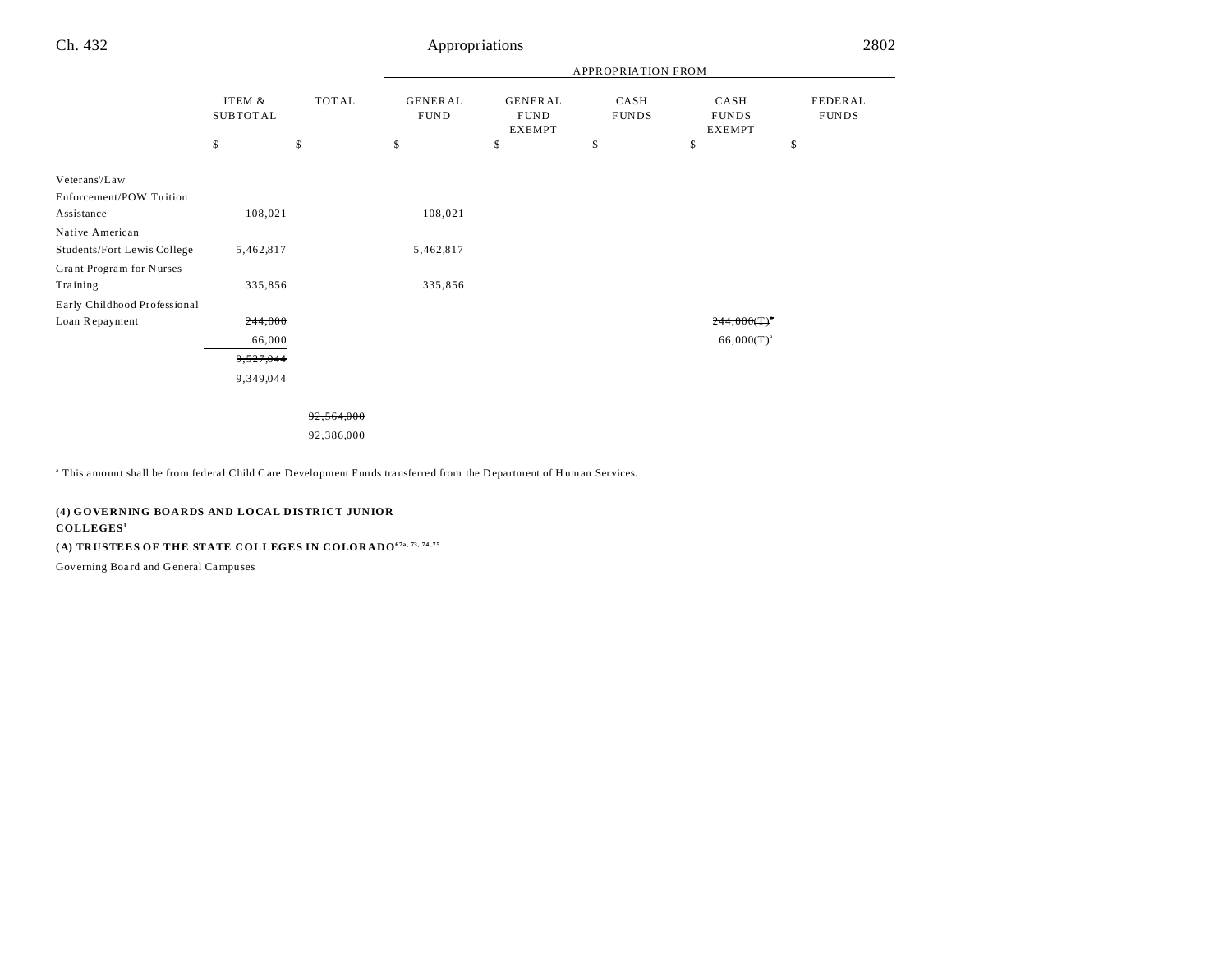#### General Fund and Tuition

| Allocation                 | 52,273,410    | 36, 347, 708 | 15,925,702 <sup>a</sup> |
|----------------------------|---------------|--------------|-------------------------|
|                            | 49,821,391    | 33,895,689   |                         |
|                            | $(888.7$ FTE) |              |                         |
| Other Than Tuition Revenue | 910.260       |              | $910,260^{\rm b}$       |
| Auxiliary Revenue          | 2,943,868     |              | 2,943,868°              |
|                            | 56,127,538    |              |                         |
|                            | 53,675,519    |              |                         |

a This amou nt shall be from tuition revenu e.

<sup>b</sup> This amount shall be from other than tuition revenue.

c This amou nt shall be from au xiliary revenue.

### **(B) TRUSTEES OF M ETROPO LITAN STATE COLLEGE67a, 73, 74, 75**

Governing Boa rd and G eneral Campu ses

| General Fund and Tuition   |             |            |                         |
|----------------------------|-------------|------------|-------------------------|
| Allocation                 | 69,656,594  | 45,524,033 | 24,132,561 <sup>a</sup> |
|                            | 64,455,703  | 40,323,142 |                         |
|                            | (986.0 FTE) |            |                         |
| Other Than Tuition Revenue | 1,490,971   |            | 1,490.971 <sup>b</sup>  |
| Auxiliary Revenue          | 3,925,829   |            | 3,925,829°              |
|                            | 75,073,394  |            |                         |
|                            | 69,872,503  |            |                         |

a This amou nt shall be from tuition revenu e.

<sup>b</sup> This amount shall be from other than tuition revenue.

c This amou nt shall be from au xiliary revenue.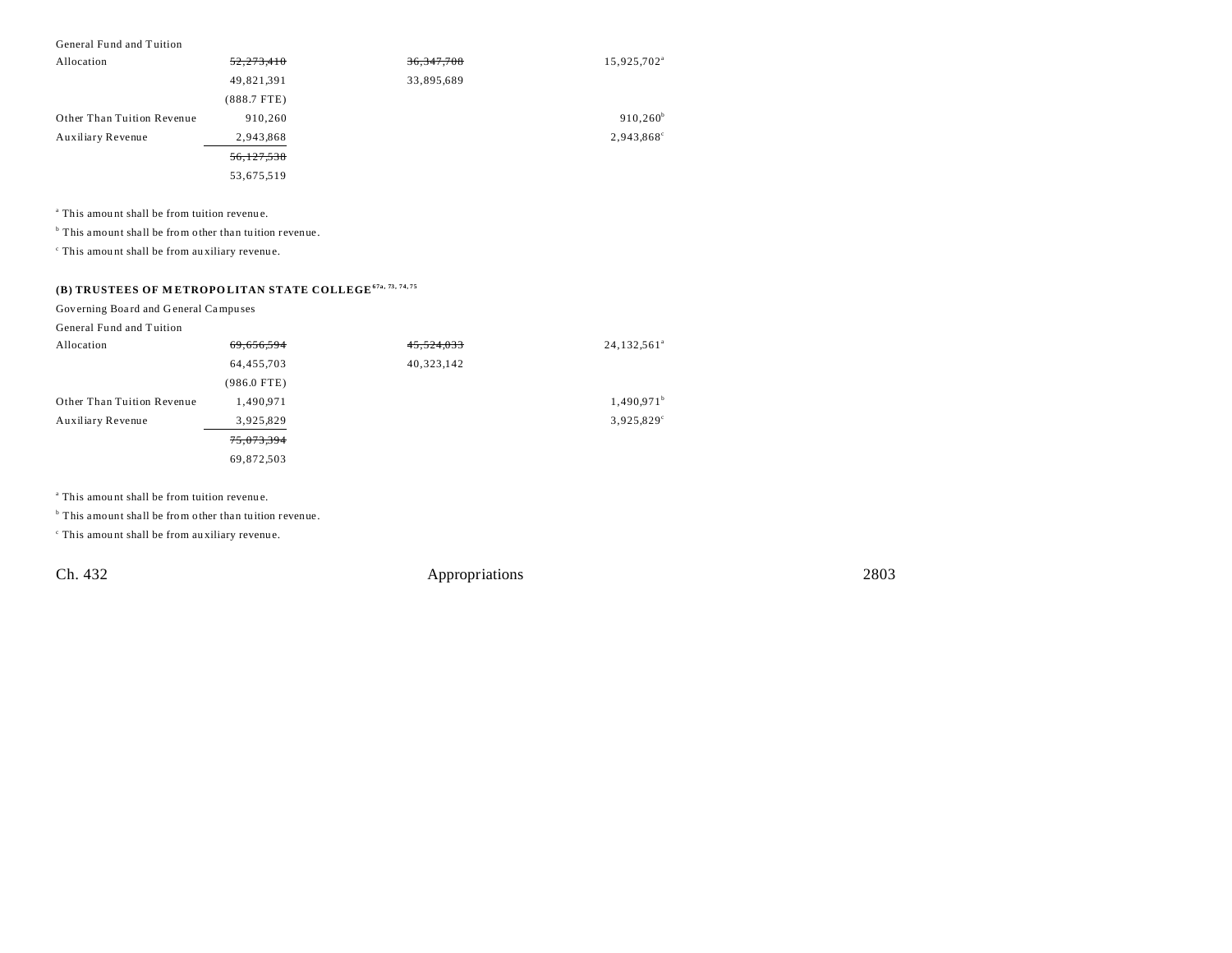|          |              |                | APPROPRIATION FROM |              |               |              |  |  |
|----------|--------------|----------------|--------------------|--------------|---------------|--------------|--|--|
| ITEM &   | <b>TOTAL</b> | <b>GENERAL</b> | GENERAL            | CASH         | CASH          | FEDERAL      |  |  |
| SUBTOTAL |              | <b>FUND</b>    | <b>FUND</b>        | <b>FUNDS</b> | <b>FUNDS</b>  | <b>FUNDS</b> |  |  |
|          |              |                | <b>EXEMPT</b>      |              | <b>EXEMPT</b> |              |  |  |
|          |              |                |                    |              |               |              |  |  |

#### **(C) BOARD OF GOVERNORS OF THE COLORADO STATE UNIVERSITY SYSTEM67a, 73, 74, 75**

Governing Board and General Campuses

| General Fund and Tuition |
|--------------------------|
|--------------------------|

| Allocation                 | 251,270,797     | 147,602,241 | $103,668,556^{\circ}$   |                |
|----------------------------|-----------------|-------------|-------------------------|----------------|
|                            | 234,375,599     | 130,707,043 |                         |                |
|                            | $(3,630.4$ FTE) |             |                         |                |
| Other Than Tuition Revenue | 29,253,269      |             | $29,083,269^{\circ}$    | $170,000(T)^c$ |
| Auxiliary Revenue          | 26,972,354      |             | 26,972,354 <sup>d</sup> |                |
|                            | 307,496,420     |             |                         |                |
|                            | 290,601,222     |             |                         |                |

a This amou nt shall be from tuition revenu e.

<sup>b</sup> This amount shall be from other than tuition revenue.

c This amount shall be from moneys appropriated to the Department of Local Affairs from the Local Government Mineral Impact Fund, created in Section 34-63-102

(5), C.R.S. This amount represents a 200 3 calendar year grant; any unexpended balance on June 3 0, 20 03, is intended to roll forward and rema in available for expenditure in FY 2003-04.

d This amou nt shall be from au xiliary revenue.

### **(D) TRUSTEES OF FORT LEWIS COLLEGE67a, 73, 74, 75**

Governing Board and General Campus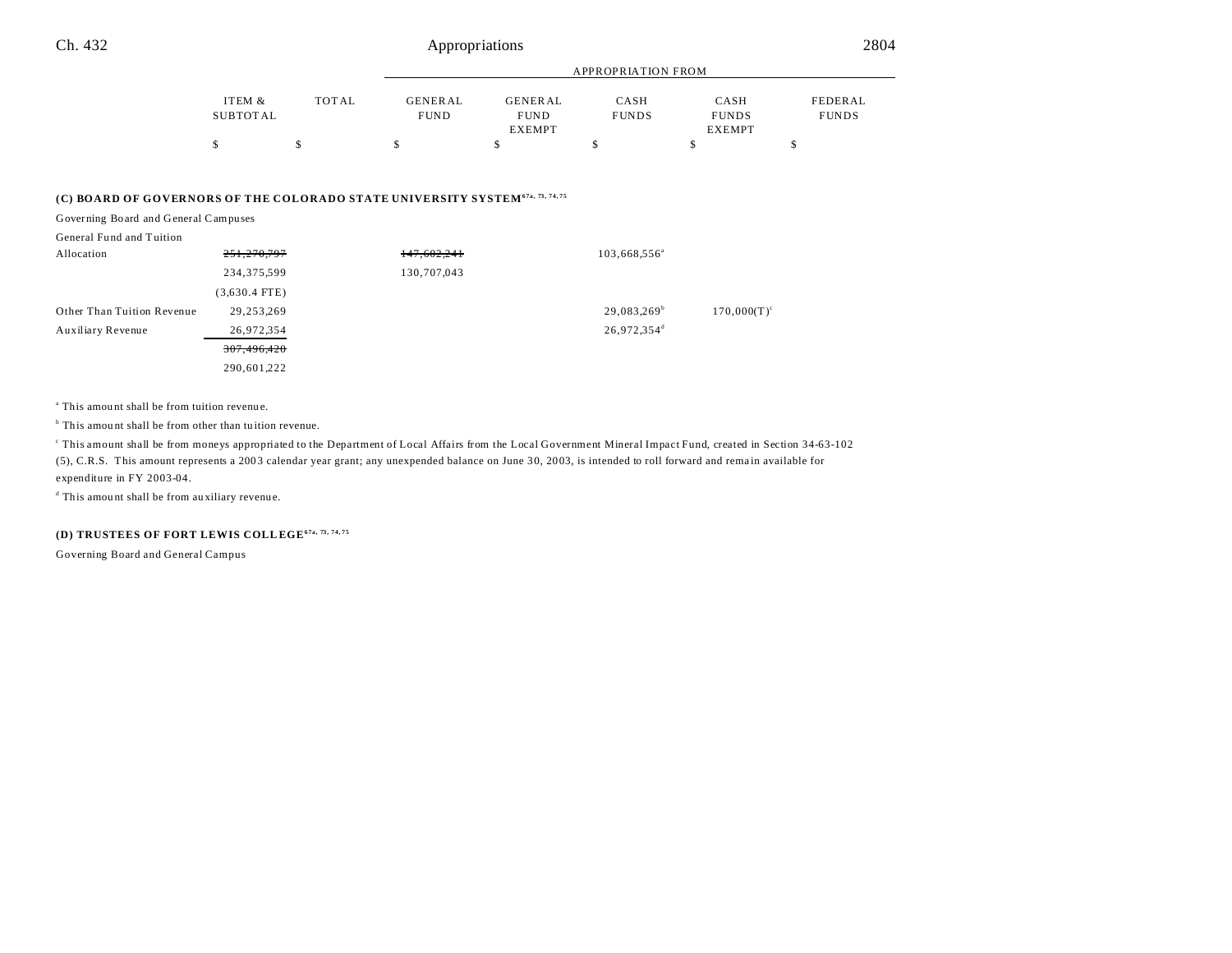#### General Fund and Tuition

| Allocation                 | 26,432,377    | 10,623,981 | 15,808,396 <sup>a</sup>  |               |
|----------------------------|---------------|------------|--------------------------|---------------|
|                            | 25,121,489    | 9,313,093  |                          |               |
|                            | $(402.9$ FTE) |            |                          |               |
| Other Than Tuition Revenue | 2,159,166     |            | $2,113,076^b$            | $46,090(T)^c$ |
| Auxiliary Revenue          | 2,162,767     |            | $2,162,767$ <sup>d</sup> |               |
|                            | 30,754,310    |            |                          |               |
|                            | 29,443,422    |            |                          |               |

a This amou nt shall be from tuition revenu e.

<sup>b</sup> This amount shall be from other than tuition revenue.

c This amount shall be from moneys appropriated to the Department of Local Affairs from the Local Government Mineral Impact Fund, created in Section 34-63-102 (5), C.R.S. This amount represents a 200 3 calendar year grant; any unexpended balance on June 3 0, 20 03, is intended to roll forward and rema in available for expenditure in FY 2003-04.

d This amou nt shall be from au xiliary revenue.

### **(E) REGENTS OF THE UNIVERSITY OF COLORADO67a, 73, 74, 75, 76**

Governing Board and General Campuses

General Fund and Tuition

| Allocation                 | 505,470,657     | 225, 941, 651 | 279,529,006 <sup>a</sup>  |                     |
|----------------------------|-----------------|---------------|---------------------------|---------------------|
|                            | 476,524,127     | 196,995,121   |                           |                     |
|                            | $(6,037.5$ FTE) |               |                           |                     |
| Other Than Tuition Revenue | 50,280,934      |               | $41,704,674^b$            | $8,576,260^{\circ}$ |
| Auxiliary Revenue          | 30,340,618      |               | $30,340,618$ <sup>d</sup> |                     |
|                            | 586,092,209     |               |                           |                     |
|                            | 557,145,679     |               |                           |                     |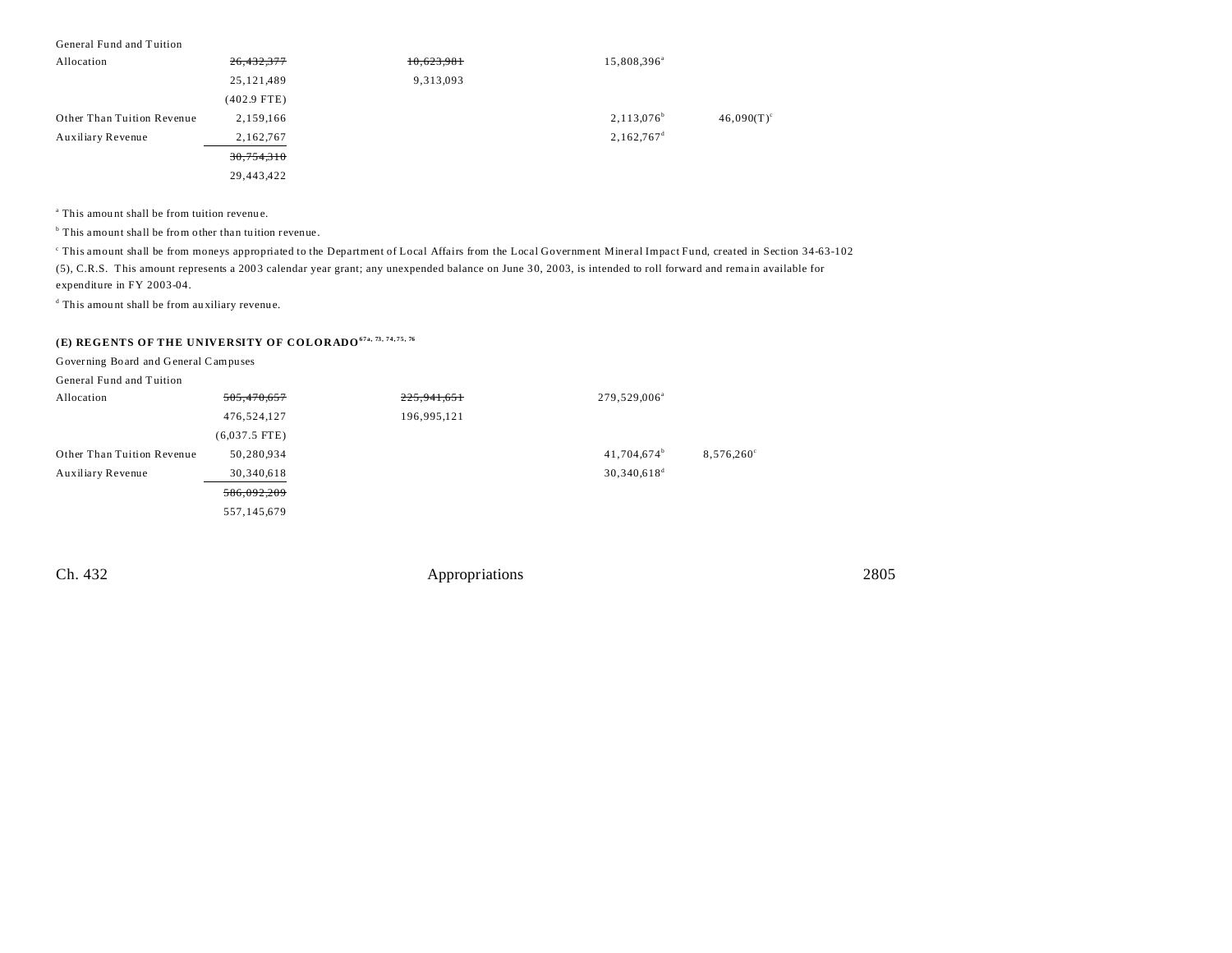|          |       |                | APPROPRIATION FROM |              |               |              |  |  |  |
|----------|-------|----------------|--------------------|--------------|---------------|--------------|--|--|--|
| ITEM &   | TOTAL | <b>GENERAL</b> | <b>GENERAL</b>     | CASH         | CASH          | FEDERAL      |  |  |  |
| SUBTOTAL |       | <b>FUND</b>    | <b>FUND</b>        | <b>FUNDS</b> | <b>FUNDS</b>  | <b>FUNDS</b> |  |  |  |
|          |       |                | <b>EXEMPT</b>      |              | <b>EXEMPT</b> |              |  |  |  |
| \$       |       |                |                    |              |               |              |  |  |  |

a This amou nt shall be from tuition revenu e.

<sup>b</sup> This amount shall be from other than tuition revenue.

<sup>c</sup> Of this amount, \$7,918,729 shall be from the Tobacco Litigation Settlement Cash Fund created in Section 24-22-115, C.R.S., pursuant to Section 24-75-1104 (1) (c), C.R.S., and \$6 57,5 31(T ) shall be from moneys appropriated to the Department of Local Affairs from the Local Government Mineral Impact Fund, created in Section 34-63-102 (5), C.R.S. The Local Government Mineral Impact Fund amount represents a 2003 calendar year grant; any unexpended balance on June 30, 2003, is intended to roll forward and remain available for expenditure in FY 2003-04.

d This amou nt shall be from au xiliary revenue.

### **(F) TRUSTEES OF THE COLORADO SCHO OL OF M INES67a, 73, 74, 75**

Governing Board and General Campus

| General Fund and Tuition   |               |            |                         |                      |
|----------------------------|---------------|------------|-------------------------|----------------------|
| Allocation                 | 41,229,098    | 20,525,170 | 20,703,928 <sup>a</sup> |                      |
|                            | 38,610,445    | 17,906,517 |                         |                      |
|                            | $(570.1$ FTE) |            |                         |                      |
| Other Than Tuition Revenue | 1,584,406     |            | 1,334,406 <sup>b</sup>  | $250,000(T)^{\circ}$ |
| Auxiliary Revenue          | 631,068       |            | 631,068 <sup>d</sup>    |                      |
|                            | 43,444,572    |            |                         |                      |
|                            | 40,825,919    |            |                         |                      |

a This amou nt shall be from tuition revenu e.

<sup>b</sup> This amount shall be from other than tuition revenue.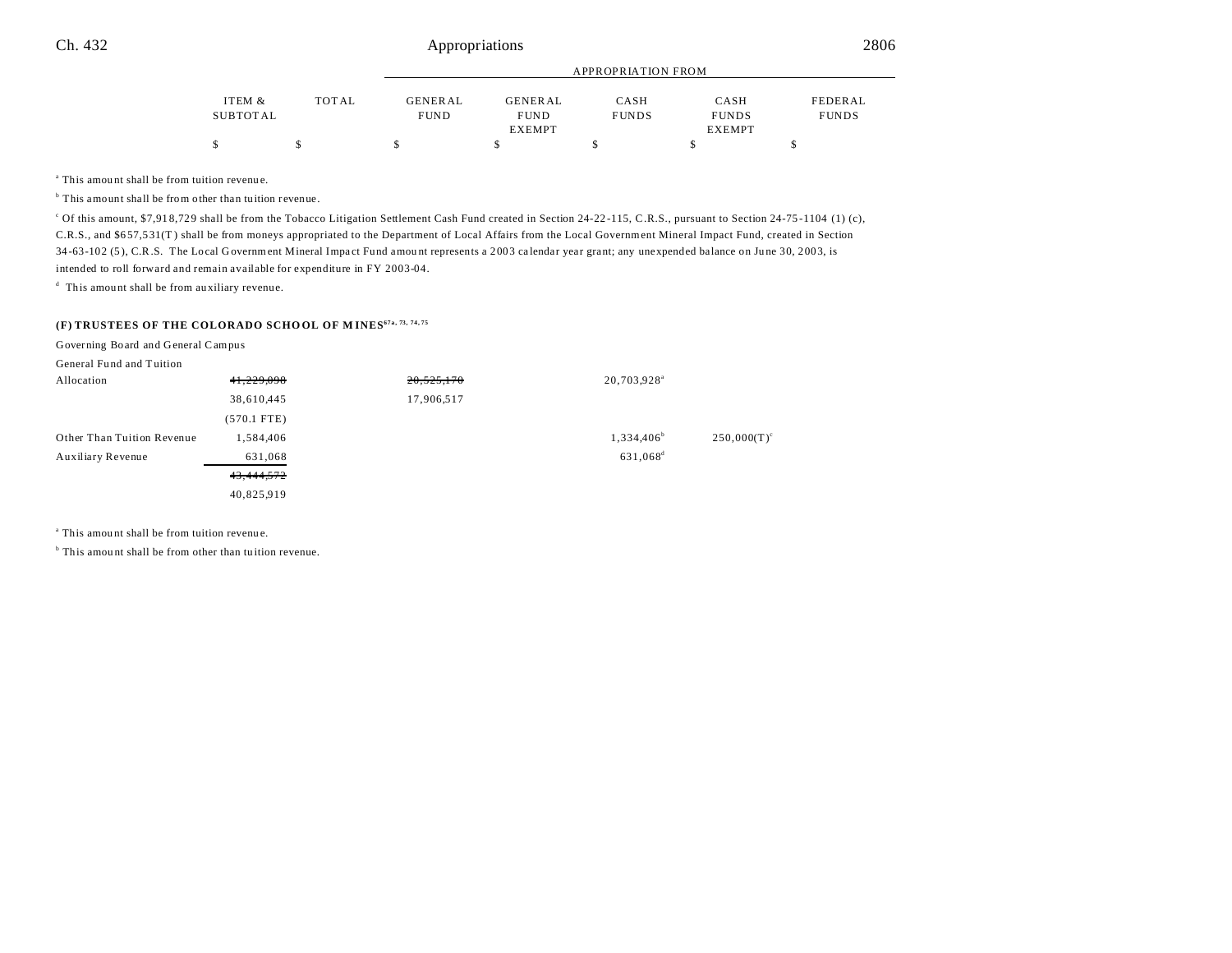This amount shall be from the Oil and Gas Conservation Commission in the Department of Natural Resources and shall be for the management and operations of the

Colorado Energy Research Institute created pursuant to Section 23-41-114, C.R.S.

d This amou nt shall be from au xiliary revenue.

### **(G) UNIVERSITY OF NORTHERN COLORADO67a, 73, 74, 75**

#### Governing Board and General Campus

General Fund and Tuition

| Allocation                 | 71,214,889      | 44,811,849 | $26,403,040^{\circ}$ |
|----------------------------|-----------------|------------|----------------------|
|                            | 66,214,917      | 39,811,877 |                      |
|                            | $(1,079.9$ FTE) |            |                      |
| Other Than Tuition Revenue | 4,332,385       |            | $4,332,385^b$        |
| Auxiliary Revenue          | 1,220,125       |            | $1,220,125^{\circ}$  |
|                            | 76,767,399      |            |                      |
|                            | 71,767,427      |            |                      |

a This amou nt shall be from tuition revenu e.

<sup>b</sup> This amount shall be from other than tuition revenue.

c This amou nt shall be from au xiliary revenue.

#### **(H) STATE BOARD FOR COMMUNITY COLLEGES AND OCCUPATIONAL EDUCATION STATE SYSTEM COM MU NITY COLLEGES67a, 73, 74, 75**

#### Governing Boa rd and G eneral Campu ses

| General Fund and Tuition |                 |             |                         |
|--------------------------|-----------------|-------------|-------------------------|
| Allocation               | 205,279,050     | 139,604,591 | 65.674.459 <sup>a</sup> |
|                          | 190.175.448     | 124,500,989 |                         |
|                          | $(4,495.1$ FTE) |             |                         |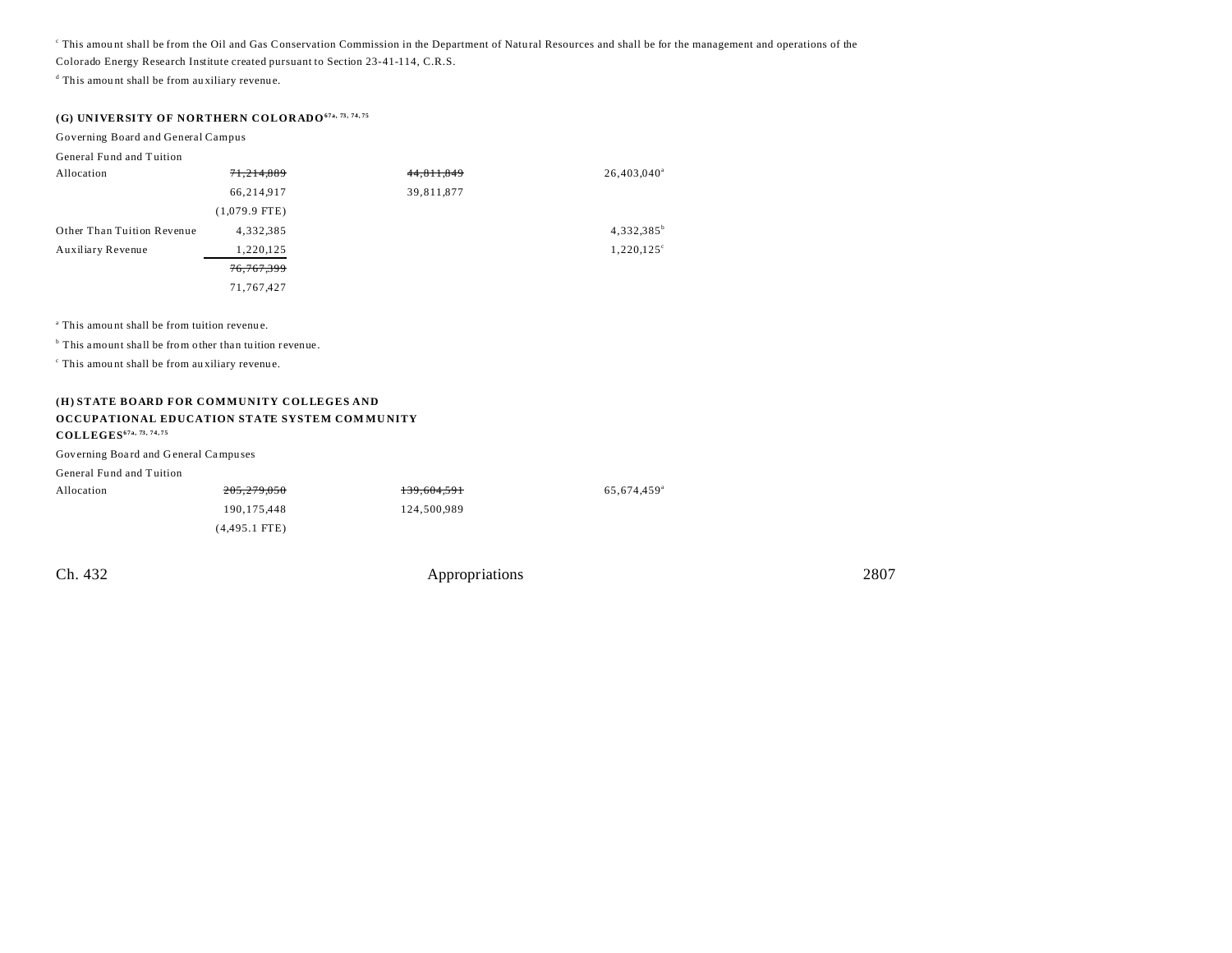|                                                                                                                                                                                                                                                                      |                            |              | <b>APPROPRIATION FROM</b>     |                                                |                                |                                       |                         |
|----------------------------------------------------------------------------------------------------------------------------------------------------------------------------------------------------------------------------------------------------------------------|----------------------------|--------------|-------------------------------|------------------------------------------------|--------------------------------|---------------------------------------|-------------------------|
|                                                                                                                                                                                                                                                                      | ITEM &<br><b>SUBTOTAL</b>  | <b>TOTAL</b> | <b>GENERAL</b><br><b>FUND</b> | <b>GENERAL</b><br><b>FUND</b><br><b>EXEMPT</b> | CASH<br><b>FUNDS</b>           | CASH<br><b>FUNDS</b><br><b>EXEMPT</b> | FEDERAL<br><b>FUNDS</b> |
|                                                                                                                                                                                                                                                                      | \$                         | \$           | \$                            | \$                                             | \$                             | \$                                    | \$                      |
| Other Than Tuition Revenue<br>Auxiliary Revenue                                                                                                                                                                                                                      | 11,232,086<br>1,331,646    |              |                               |                                                | $9,232,086^b$<br>$1,331,646^d$ | $2,000,000(L)^c$                      |                         |
|                                                                                                                                                                                                                                                                      | 217,842,782<br>202,739,180 |              |                               |                                                |                                |                                       |                         |
| <sup>a</sup> This amount shall be from tuition revenue.<br><sup>b</sup> This amount shall be from other than tuition revenue.<br><sup>c</sup> This amount shall be from local property tax collections.<br><sup>d</sup> This amount shall be from auxiliary revenue. |                            |              |                               |                                                |                                |                                       |                         |
| (I) LOCAL DISTRICT<br><b>JUNIOR COLLEGE</b><br><b>GRANTS PURSUANT TO</b><br><b>SECTION 23-71-301,</b>                                                                                                                                                                |                            |              |                               |                                                |                                |                                       |                         |
| C.R.S.                                                                                                                                                                                                                                                               | 14.894.754<br>13,211,097   |              | 14.894.754<br>13,211,097      |                                                |                                |                                       |                         |

1,408,493,378

1,329,281,968

#### **(5) ADVISORY COMMISSION ON FAMILY MEDICINE**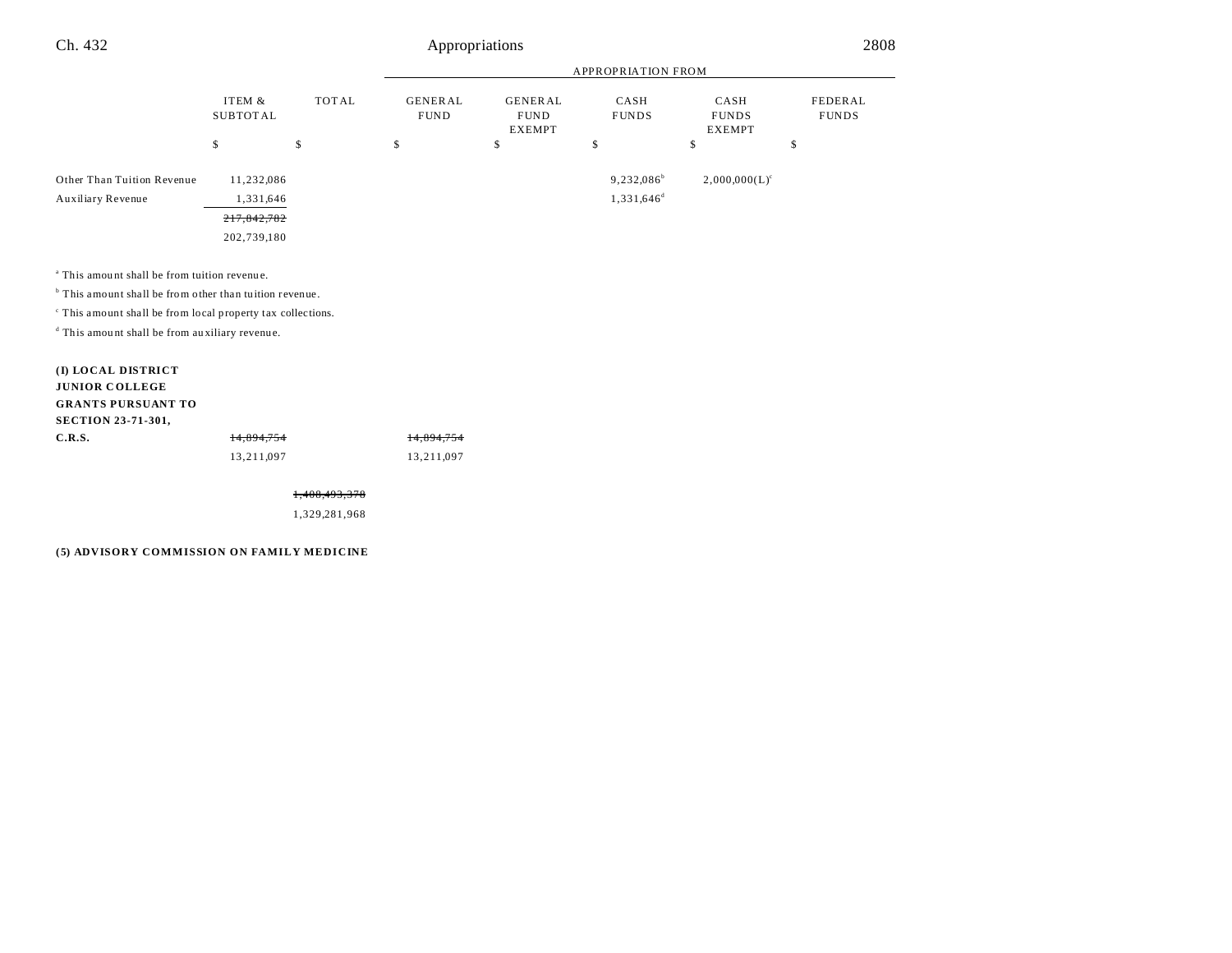| <b>Residency Training</b>              |                                                                                |                                                                                                                           |                       |
|----------------------------------------|--------------------------------------------------------------------------------|---------------------------------------------------------------------------------------------------------------------------|-----------------------|
| Programs                               | 2,274,398                                                                      |                                                                                                                           |                       |
|                                        | 2,046,956                                                                      |                                                                                                                           |                       |
| Commission Expenses                    | 95,409                                                                         |                                                                                                                           |                       |
|                                        | 85,868                                                                         |                                                                                                                           |                       |
|                                        | 2,369,807                                                                      | 252,268                                                                                                                   | $2,117,539$ $(T)^{a}$ |
|                                        | 2,132,824                                                                      | 227,042                                                                                                                   | $1,905,782(T)^{a}$    |
|                                        |                                                                                | <sup>a</sup> This amount shall be from Medicaid funds appropriated in the Department of Health Care Policy and Financing. |                       |
| (6) DIVISION OF OCCUPATIONAL EDUCATION |                                                                                |                                                                                                                           |                       |
| (A) Administrative Costs               | 633,561                                                                        | 633,561                                                                                                                   |                       |
|                                        | 562,033                                                                        | 562,033                                                                                                                   |                       |
|                                        |                                                                                | $(9.0$ FTE)                                                                                                               |                       |
| (B) Colorado Vocational                |                                                                                |                                                                                                                           |                       |
| <b>Act Distributions pursuant</b>      |                                                                                |                                                                                                                           |                       |
| to Section 23-8-102,                   |                                                                                |                                                                                                                           |                       |
| C.R.S. <sup>20</sup>                   | 19,374,279                                                                     |                                                                                                                           | $19,374,279(T)^{a}$   |
|                                        | <sup>a</sup> This amount shall be a transfer from the Department of Education. |                                                                                                                           |                       |
| (C) Area Vocational School             |                                                                                |                                                                                                                           |                       |
| Support                                | 11,660,295                                                                     | 11,660,295                                                                                                                |                       |
|                                        | 10,270,635                                                                     | 10,270,635                                                                                                                |                       |
| (D) Sponsored Programs                 |                                                                                |                                                                                                                           |                       |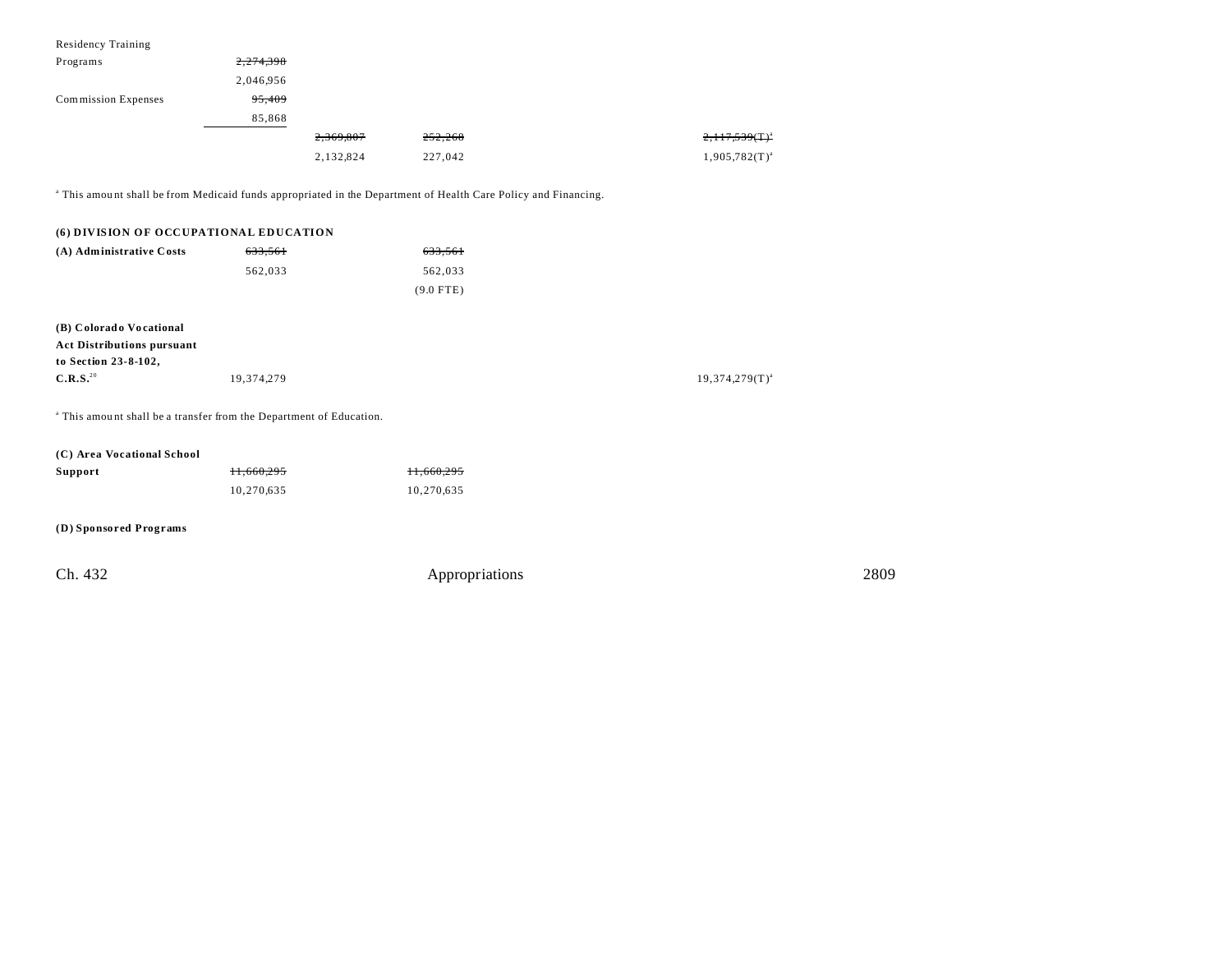| Ch. 432                                                                  |                           |              | 2810<br>Appropriations        |                                                |                      |                                               |                         |  |
|--------------------------------------------------------------------------|---------------------------|--------------|-------------------------------|------------------------------------------------|----------------------|-----------------------------------------------|-------------------------|--|
|                                                                          |                           |              |                               | APPROPRIATION FROM                             |                      |                                               |                         |  |
|                                                                          | ITEM &<br><b>SUBTOTAL</b> | <b>TOTAL</b> | <b>GENERAL</b><br><b>FUND</b> | <b>GENERAL</b><br><b>FUND</b><br><b>EXEMPT</b> | CASH<br><b>FUNDS</b> | CASH<br><b>FUNDS</b><br><b>EXEMPT</b>         | FEDERAL<br><b>FUNDS</b> |  |
|                                                                          | \$                        | \$           | \$                            | \$                                             | \$                   | \$                                            | \$                      |  |
| (1) Administration                                                       | 2,134,459<br>$(25.2$ FTE) |              |                               |                                                |                      |                                               |                         |  |
| (2) Programs                                                             | 14,817,697<br>16,952,156  |              |                               |                                                |                      |                                               | 16,952,156              |  |
| (E) Colorado First                                                       |                           |              |                               |                                                |                      |                                               |                         |  |
| <b>Customized Job Training</b>                                           | 3,102,066                 |              |                               |                                                |                      | $3,102,066($ T $)^{n}$                        |                         |  |
|                                                                          | 2,725,022                 |              |                               |                                                |                      | $2,725,022(T)^{a}$                            |                         |  |
| <sup>a</sup> This amount shall be a transfer from the Governor's Office. |                           |              |                               |                                                |                      |                                               |                         |  |
| (F) Existing Industry                                                    |                           |              |                               |                                                |                      |                                               |                         |  |
| Training                                                                 | 1,113,968                 |              |                               |                                                |                      | $1,113,968($ T) <sup><math>\circ</math></sup> |                         |  |
|                                                                          | 1,069,409                 |              |                               |                                                |                      | $1,069,409(T)^{a}$                            |                         |  |
|                                                                          |                           |              |                               |                                                |                      |                                               |                         |  |

<sup>a</sup> This amount shall be a transfer from the Governor's Office.

52,836,325

50,953,534

**(7) AURARIA HIGHER EDUCATION CENTER67a, 73**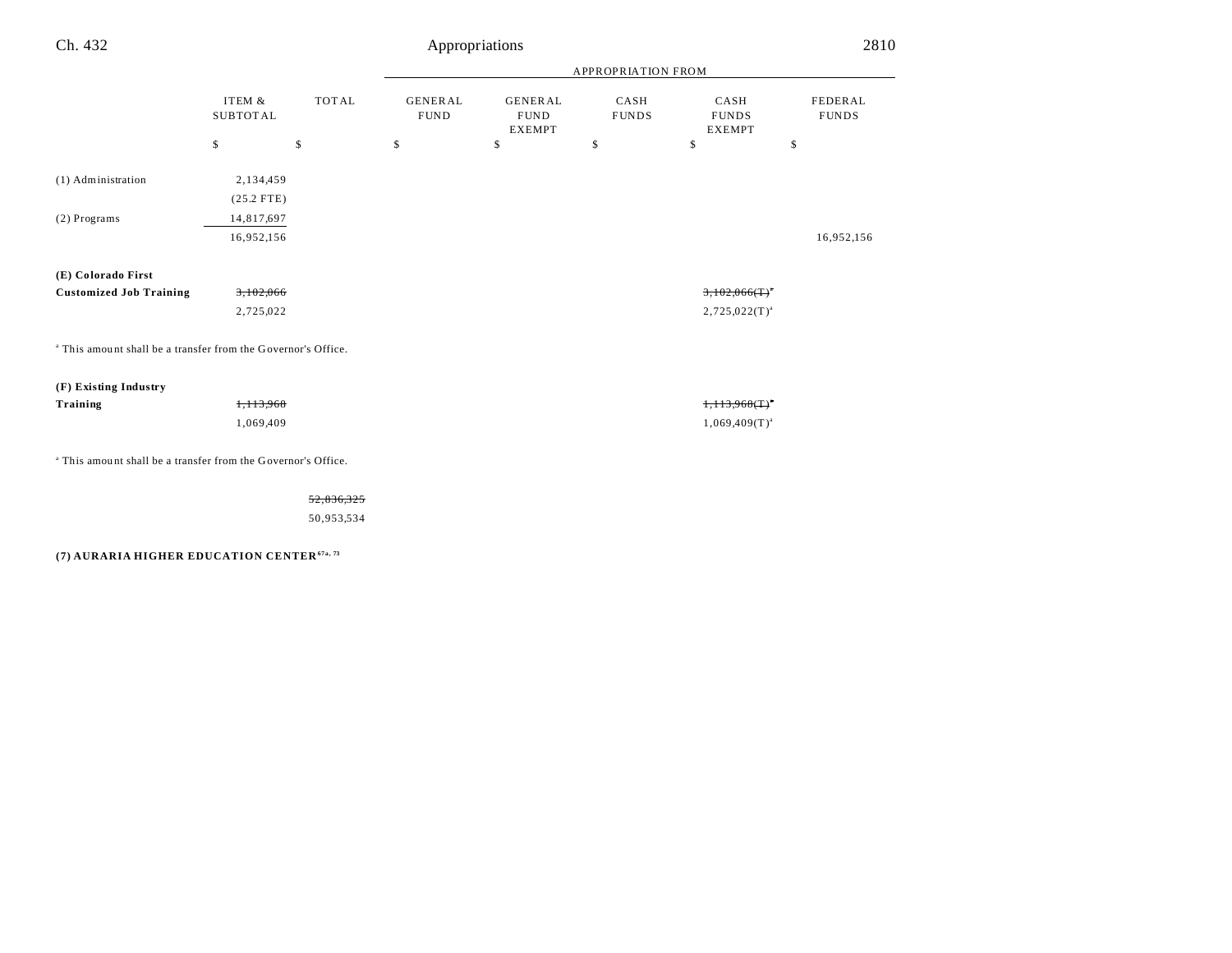| Administration    | 17,775,784    |            |                  | $17,775,784$ (T) <sup>a</sup> |
|-------------------|---------------|------------|------------------|-------------------------------|
|                   | 17,744,802    |            |                  | $17,744,802(T)^{a}$           |
|                   | $(211.0$ FTE) |            |                  |                               |
| Auxiliary Revenue | 50,000        |            | $50,000^{\circ}$ |                               |
|                   |               | 17,825,784 |                  |                               |
|                   |               | 17,794,802 |                  |                               |

<sup>a</sup> This amount shall be from the appropriations for the State Board of Community Colleges and Occupational Education, the Trustees of the State Colleges, and the Regents of the University of Colorado.

<sup>b</sup> This amount shall be from auxiliary revenue.

#### **(8) COUNCIL ON THE ARTS**

| 490,597                                                                                                                                                              | 398,987     | $91,610$ <sup>*</sup>  |             |  |
|----------------------------------------------------------------------------------------------------------------------------------------------------------------------|-------------|------------------------|-------------|--|
| 408,629                                                                                                                                                              | 305,747     | 4,882 <sup>a</sup>     | 98,000      |  |
|                                                                                                                                                                      | $(6.0$ FTE) | $(2.0$ FTE)            |             |  |
|                                                                                                                                                                      | $(4.7$ FTE) |                        | $(2.3$ FTE) |  |
| 86,154                                                                                                                                                               | 72,092      | $14,062$ <sup>*</sup>  |             |  |
| 59,861                                                                                                                                                               | 59,861      |                        |             |  |
|                                                                                                                                                                      |             |                        |             |  |
| 990.649                                                                                                                                                              | 718,449     | $1,250^{\circ}$        | 270,950     |  |
| (Governor lined through this provision. See L. 2002, p. 3053. The affected subtotals, totals, and grand totals have been adjusted to reflect the Governor's action.) |             |                        |             |  |
| 990,649                                                                                                                                                              | 718,449     | $1,250^b$              | 270,950     |  |
| 785,927                                                                                                                                                              | 611,727     |                        | 172,950     |  |
|                                                                                                                                                                      |             |                        |             |  |
|                                                                                                                                                                      |             |                        |             |  |
|                                                                                                                                                                      |             | 1,567,400<br>1,254,417 |             |  |

<sup>a</sup> These amounts shall be from the Art in Public Places Fund originating from capital construction appropriations.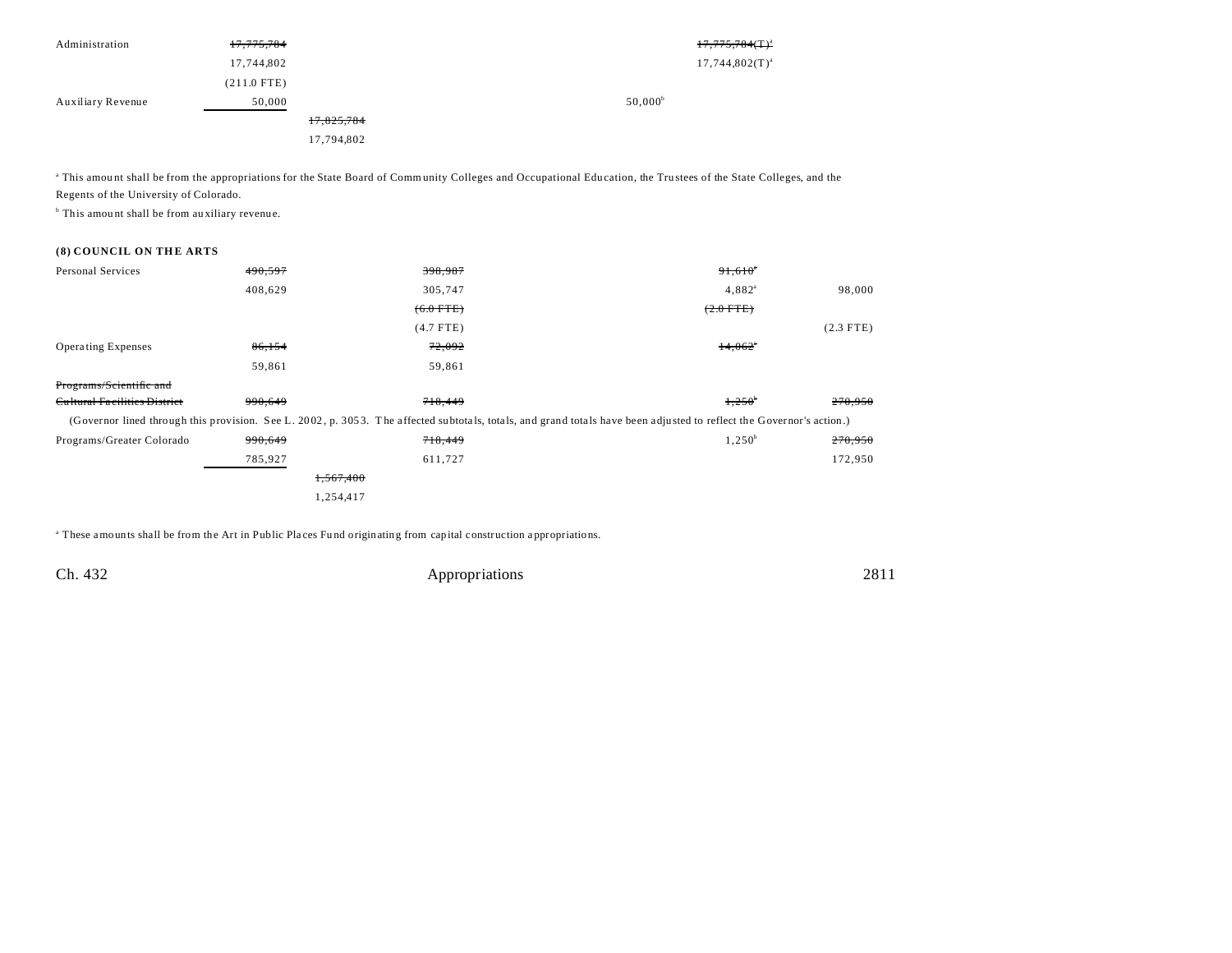| u<br>×<br>٩<br>× |  |  |
|------------------|--|--|
|------------------|--|--|

### Appropriations 2812

|                                                                        |                    |              | $\mathbf{r}$<br>$\overline{\phantom{a}}$ |                                                |                      |                                       |                         |  |
|------------------------------------------------------------------------|--------------------|--------------|------------------------------------------|------------------------------------------------|----------------------|---------------------------------------|-------------------------|--|
|                                                                        |                    |              | <b>APPROPRIATION FROM</b>                |                                                |                      |                                       |                         |  |
|                                                                        | ITEM &<br>SUBTOTAL | <b>TOTAL</b> | <b>GENERAL</b><br><b>FUND</b>            | <b>GENERAL</b><br><b>FUND</b><br><b>EXEMPT</b> | CASH<br><b>FUNDS</b> | CASH<br><b>FUNDS</b><br><b>EXEMPT</b> | FEDERAL<br><b>FUNDS</b> |  |
|                                                                        | \$                 | \$           | \$                                       | \$                                             | \$                   | \$                                    | \$                      |  |
| <sup>b</sup> These amounts shall be from gifts, grants, and donations. |                    |              |                                          |                                                |                      |                                       |                         |  |
| (9) STATE HISTORICAL SOCIETY                                           |                    |              |                                          |                                                |                      |                                       |                         |  |
| (A) Administration                                                     |                    |              |                                          |                                                |                      |                                       |                         |  |
| Administration and General                                             | 4,232,193          |              | 2,849,136                                |                                                | $600, 810^a$         | $152, 247$ <sup>b</sup>               | 630,000                 |  |
|                                                                        | $(76.4$ FTE)       |              |                                          |                                                |                      |                                       |                         |  |
| Utilities                                                              | 54,163             |              | 29,781                                   |                                                | $24,382^a$           |                                       |                         |  |
| Cumbres and Toltec Railroad                                            |                    |              |                                          |                                                |                      |                                       |                         |  |
| Commission                                                             | 10,000             |              | 10,000                                   |                                                |                      |                                       |                         |  |
| Certified Local Government                                             |                    |              |                                          |                                                |                      |                                       |                         |  |
| Program                                                                | 100,000            |              |                                          |                                                |                      |                                       | 100,000                 |  |
|                                                                        | 4,396,356          |              |                                          |                                                |                      |                                       |                         |  |
|                                                                        |                    |              |                                          |                                                |                      |                                       |                         |  |

<sup>a</sup> These amounts shall be from museum admission fees, user charges, and other sources of cash funds.

<sup>b</sup> Of this amount, \$107,247(T) shall be from indirect cost recoveries within the agency and \$45,000 shall be from various sources of cash funds exempt.

#### **(B) Sponsored Programs**

| Program Costs | 290,000     | $20.000(T)^{a}$ | $50.000^{\circ}$ | 220,000 |
|---------------|-------------|-----------------|------------------|---------|
|               | $(2.5$ FTE) |                 |                  |         |

<sup>a</sup> This amount shall be from a contract with the Division of Wildlife in the Department of Natural Resources.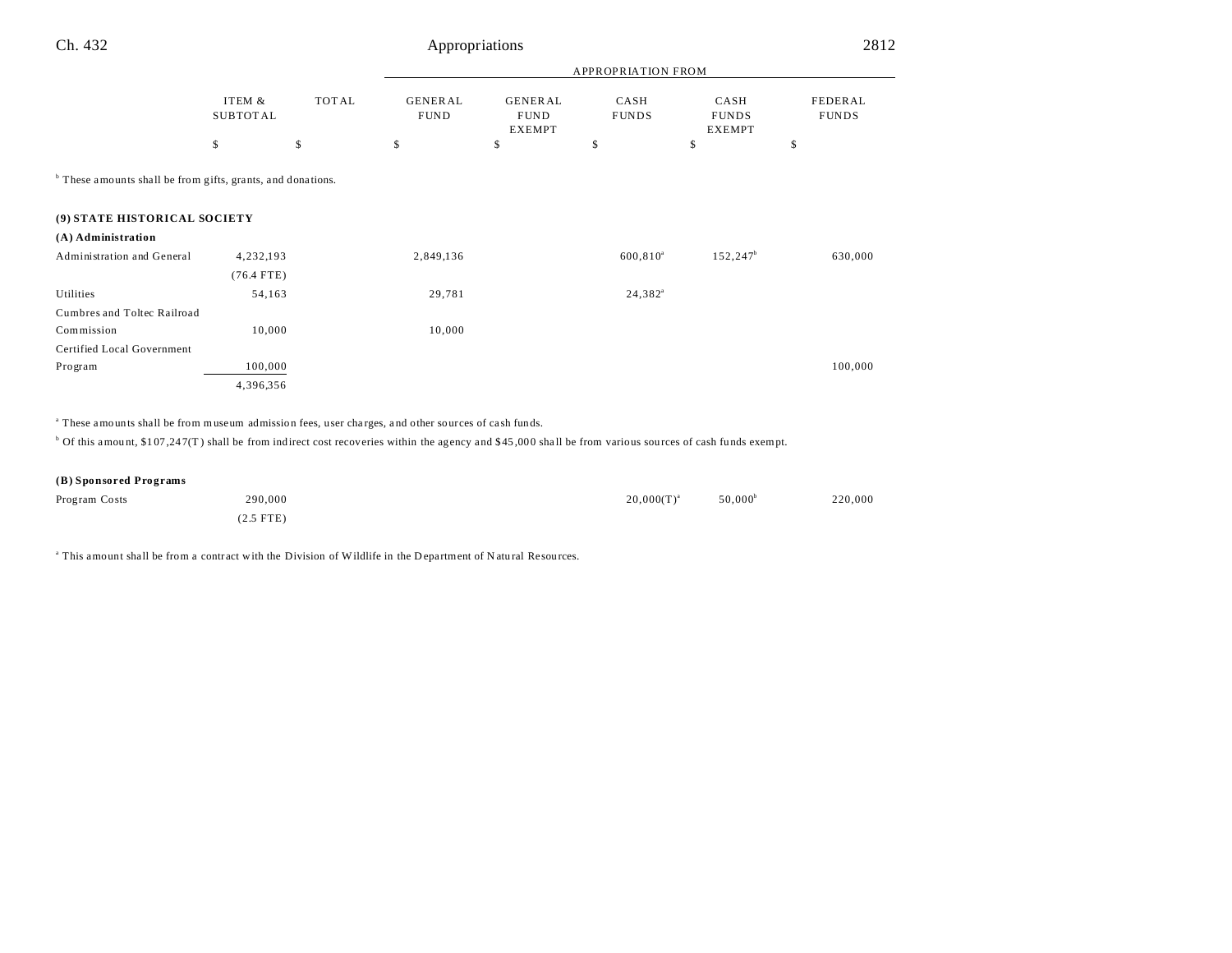<sup>b</sup> This amount shall be from donations and gifts.

#### **(C) Auxiliary Programs**

| Program Costs | 1,402,625    | $1,150,000^{\rm a}$ | 252,625 <sup>b</sup> |
|---------------|--------------|---------------------|----------------------|
|               | $(14.5$ FTE) |                     |                      |

a This amou nt shall be from museum shop sales, microphoto services, public education programs, membership and publication services, traveling exhibits, rentals, and special event fees.

<sup>b</sup> This amount shall be from donations and gifts.

#### **(D) Gaming Revenue**

| Historic Preservation for   |              |
|-----------------------------|--------------|
| Gaming Cities               | 5,436,135    |
| Historic Preservation Grant |              |
| Program                     | 21,744,538   |
|                             | $(13.0$ FTE) |
|                             | 27,180,673   |

a This amou nt shall be from the Department of Revenue, Division of Gaming, and is dedicated to historic preservation.

33,269,654

#### **TOTALS PART VI**

#### **(HIGHER EDUCATION)5,**

| 6 | <del>\$1,625,761,674</del> | \$797,870,851 | \$721,408,270               | \$87,008,845"             | \$19,473,708 |
|---|----------------------------|---------------|-----------------------------|---------------------------|--------------|
|   | \$1,543,193,434            | \$716,250,229 | $$721.403.721$ <sup>a</sup> | \$86,065,776 <sup>a</sup> |              |
|   |                            |               |                             |                           |              |
|   |                            |               |                             |                           |              |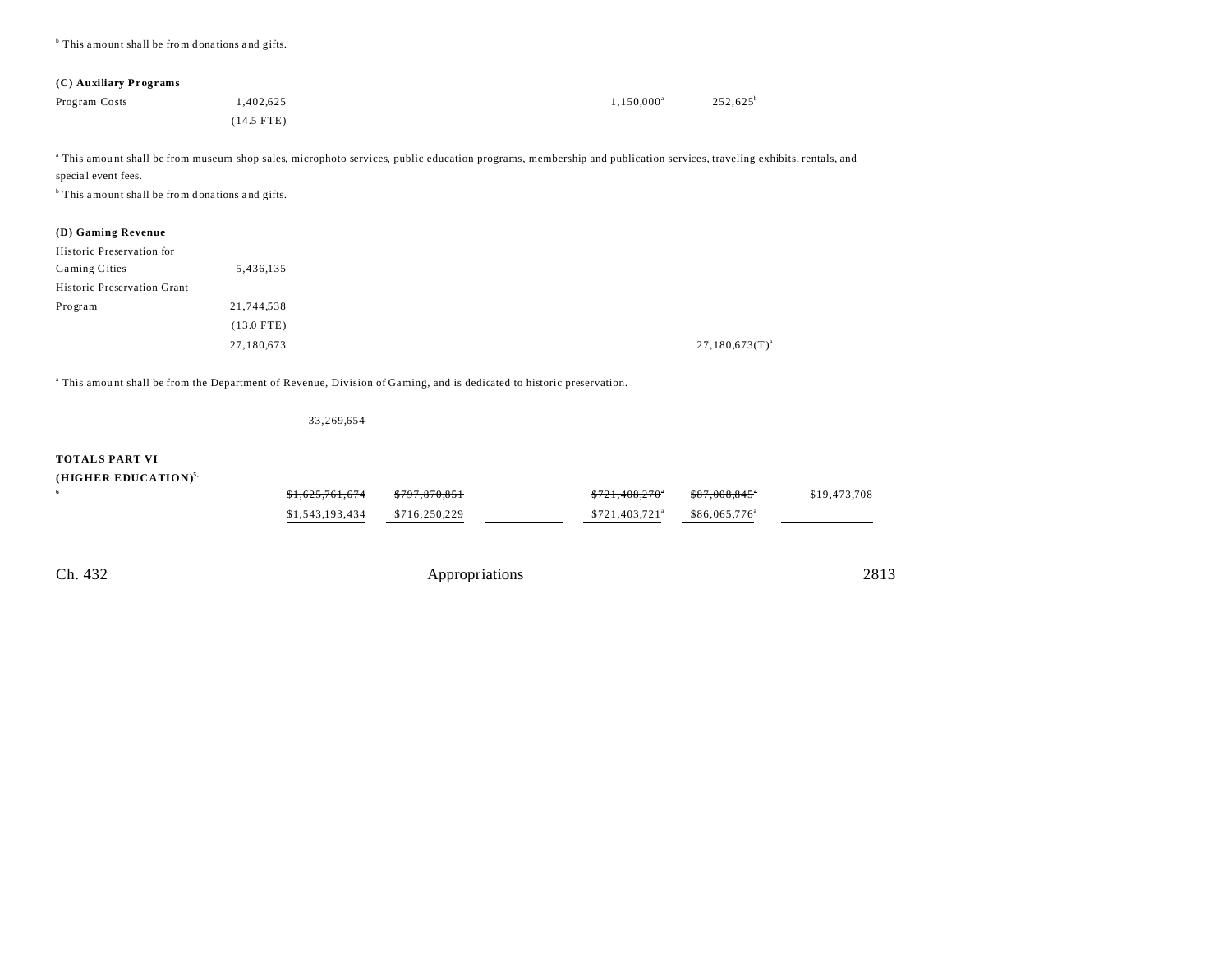|          |       |                |                | APPROPRIATION FROM |               |              |
|----------|-------|----------------|----------------|--------------------|---------------|--------------|
| ITEM &   | TOTAL | <b>GENERAL</b> | <b>GENERAL</b> | CASH               | CASH          | FEDERAL      |
| SUBTOTAL |       | <b>FUND</b>    | <b>FUND</b>    | <b>FUNDS</b>       | <b>FUNDS</b>  | <b>FUNDS</b> |
|          |       |                | <b>EXEMPT</b>  |                    | <b>EXEMPT</b> |              |
|          |       | S              |                |                    |               |              |

<sup>a</sup> Of these amounts,  $\frac{676}{557,335}$  \$75,715,056 contains a (T) notation and \$2,000,000 contains an (L) notation.

**FOOTNOTES** -- The following statements are referenced to the numbered footnotes throughout section 2.

- 1 (Governor lined through this provision. See L. 2002, p. 3033.)
- 5 (Governor lined through this provision. See L. 2002, p. 3034.)
- 6 All Departments, Totals -- The General Assembly requests that copies of all reports requested in other footnotes contained in this act be delivered to the Joint Budget Committee and the majority and minority leadership in each house of the General Assembly. Each principal department of the state shall produce its rules in an electronic format that is suitable for public access through electronic means. Such rules in such format shall be submitted to the Office of Legislative Legal Services for publishing on the Internet. It is the intent of the General Assembly that this be done within existing resources.
- 20 (Governor lined through this provision. See L. 2002, p. 3040.)
- 65 (Governor lined through this provision. See L. 2002, p. 3054.)
- 66 Department of Higher Education, Colorado Commission on Higher Education; and Governing Boards and Local District Junior Colleges, Regents of the University of Colorado -- It is the intent of the General Assembly that in the future requests for enrollment funding for the University of Colorado Health Sciences Center's nursing program will be calculated in a manner similar to the request for enrollment funding for all other higher education institutions.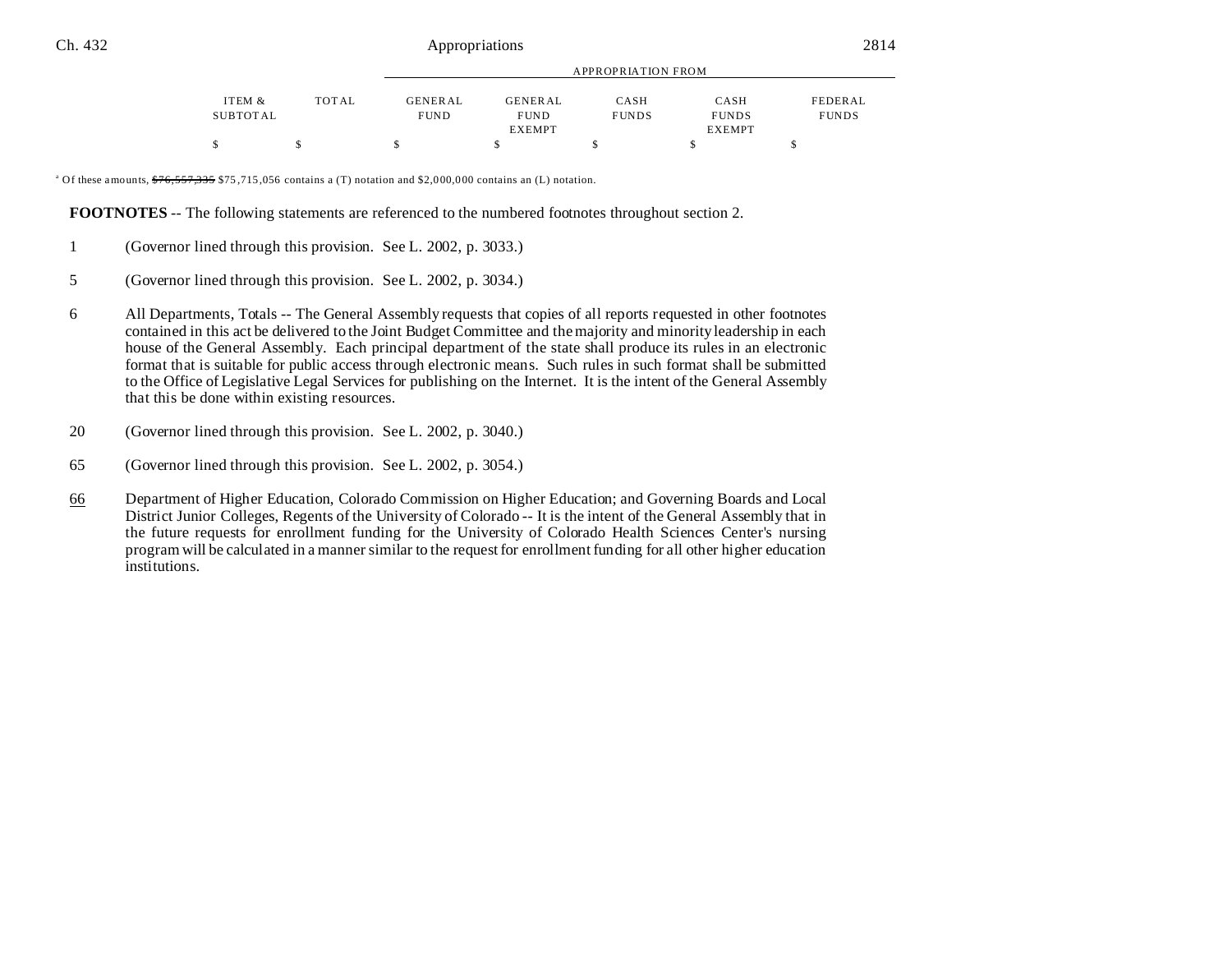- 67 (Governor lined through this provision. See L. 2002, p. 3054.)
- 67a (Governor lined through this provision. See L. 2002, p. 3055.)
- 68 Department of Higher Education, Colorado Commission on Higher Education, Special Purpose, Rural Education Access Program -- It is the intent of the General Assembly to allow the Colorado Commission on Higher Education to roll forward the appropriation for the Rural Education Access Program to the next fiscal year.
- 69 Department of Higher Education, Colorado Commission on Higher Education, Special Purpose, Enrollment/Cash Fund Contingency -- The Colorado Commission on Higher Education may transfer spending authority from this line item to the Governing Boards in the event that tuition or other cash fund revenues increase beyond appropriated levels. The spending authority for this line item shall be in addition to the funds appropriated directly to the Governing Boards. The Colorado Commission on Higher Education shall not authorize transfers for spending authority from this line item to support tuition or fee increases.
- 70 (Governor lined through this provision. See L. 2002, p. 3055.)
- 71 (Governor lined through this provision. See L. 2002, p. 3055.)
- 72 Department of Higher Education, Colorado Commission on Higher Education Financial Aid, Work Study -- It is the intent of the General Assembly to allow the Colorado Commission on Higher Education to roll forward two percent of the Work Study appropriation to the next fiscal year.
- 73 Department of Higher Education, Governing Boards and Local District Junior Colleges, Trustees of the State Colleges in Colorado; Trustees of Metropolitan State College; Board of Governors of the Colorado State University System; Trustees of Fort Lewis College; Regents of the University of Colorado; Trustees of the Colorado School of Mines; University of Northern Colorado; State Board for Community Colleges and Occupational Education State System Community Colleges; Auraria Higher Education Center -- Notwithstanding the limitations set forth in subsection (3) of section 1 of this act, the FTE reflected in these line items are shown for informational purposes and are not intended to be a limitation on the budgetary flexibility allowed by Section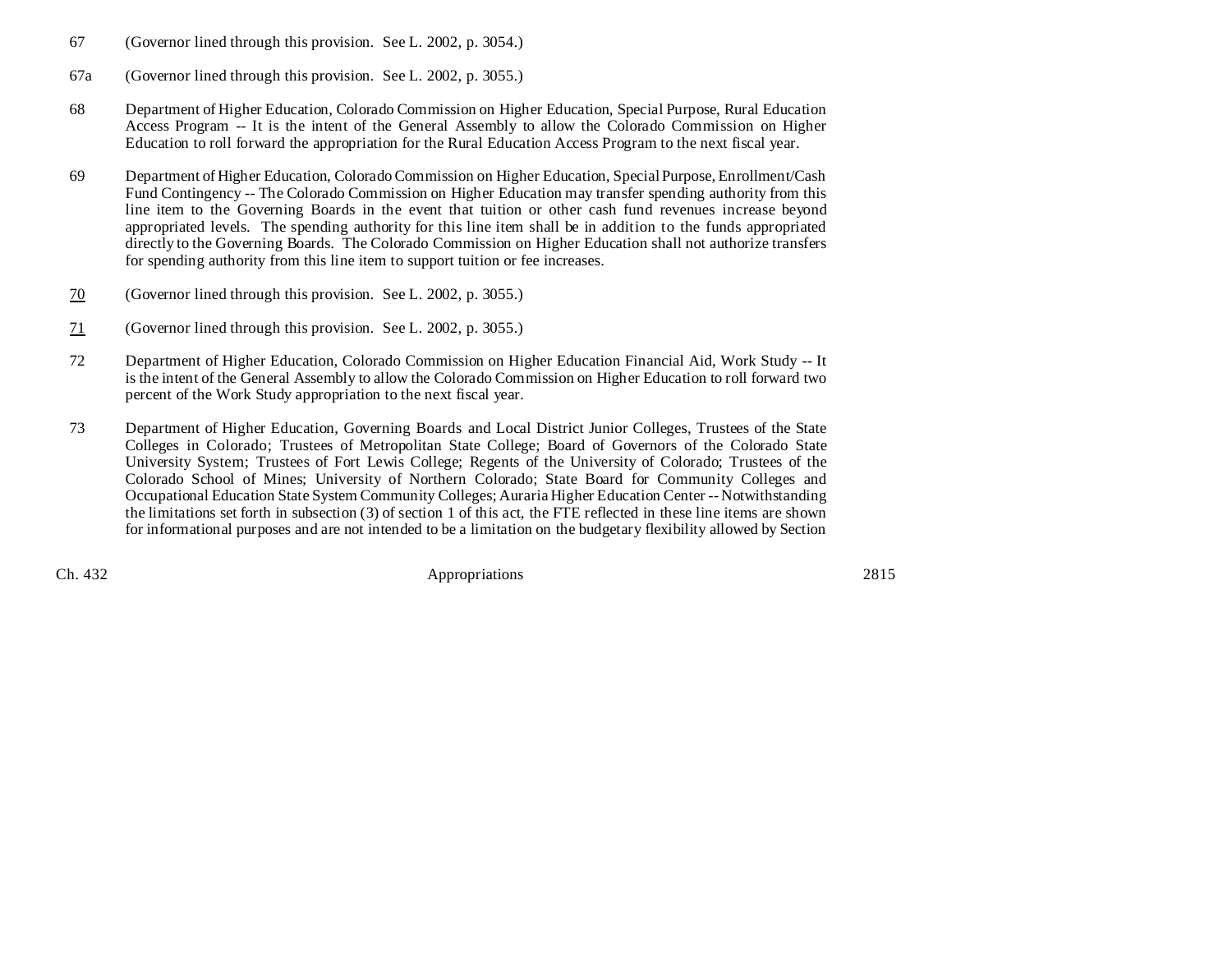| APPROPRIATION FROM |  |  |  |  |  |
|--------------------|--|--|--|--|--|
| FEDERAL            |  |  |  |  |  |
| <b>FUNDS</b>       |  |  |  |  |  |
|                    |  |  |  |  |  |
|                    |  |  |  |  |  |
|                    |  |  |  |  |  |

23-1-104 (1) (a) (I), C.R.S.

- 74 (Governor lined through this provision. See L. 2002, p. 3056.)
- 75 Department of Higher Education, Governing Boards and Local District Junior Colleges, Trustees of the State Colleges in Colorado; Trustees of Metropolitan State College; Board of Governors of the Colorado State University System; Trustees of Fort Lewis College; Regents of the University of Colorado; Trustees of the Colorado School of Mines; University of Northern Colorado; State Board for Community Colleges and Occupational Education State System Community Colleges -- It is the intent of the General Assembly that higher education institutions that choose to increase resident tuition rates by more than 4.7 percent shall devote at least 25 percent of the additional revenue from this action toward providing financial aid to resident students on the basis of need. This does not apply to the \$3,274,351 in additional tuition spending authority approved for specific programs of the Regents of the University of Colorado, or the \$878,422 in additional tuition spending authority approved for the State Board of Agriculture for the college of veterinary medicine. The Colorado Commission on Higher Education is requested to submit a report to the Joint Budget Committee by November 1, 2002, on the amount of new tuition revenue devoted to need based financial aid in the FY 2002-03 budget developed by each higher education institution.
- 76 (Governor lined through this provision. See L. 2002, p. 3057.)

**SECTION 2.** Part VI of section 2 of chapter 399, Session Laws of Colorado 2002, is amended to read:

Section 2. **Appropriation.**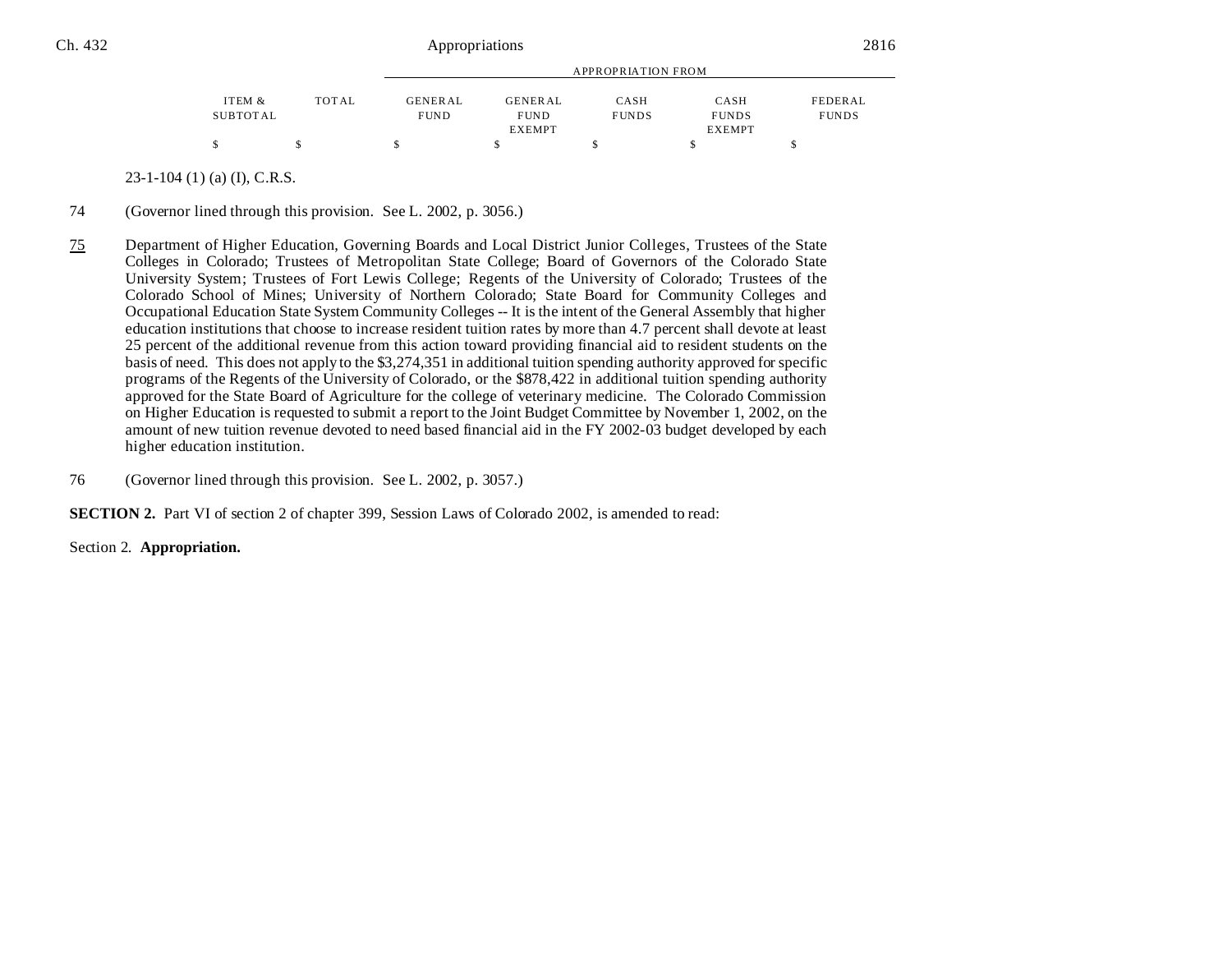### **PART VI DEPARTMENT OF HIGHER EDUCATION**

#### **(1) DEPARTMENT ADMINISTRATIVE OFFICE**

| Health, Life, and Dental   | 322,897 | 249,032             | $48,297$ <sup>*</sup> | $25,568($ T $)^{6}$      |     |
|----------------------------|---------|---------------------|-----------------------|--------------------------|-----|
|                            | 298,490 | 228,911             | $43,860^a$            | $25,719(T)$ <sup>b</sup> |     |
| Short-term Disability      | 8,846   | 6,707               | $1,112$ <sup>*</sup>  | $425(T)^{b}$             | 602 |
|                            | 7,868   | 5,929               | $1,000^a$             | $337(T)^{b}$             |     |
| Salary Survey and Senior   |         |                     |                       |                          |     |
| <b>Executive Service</b>   | 384,717 | 300,733             | $47,199^{\rm a}$      | $36,785(T)$ <sup>b</sup> |     |
| Performance-based Pay      |         |                     |                       |                          |     |
| Awards                     | 129,796 | 108,066             | $13,452^{\rm a}$      | $8,278(T)^{b}$           |     |
| Workers' Compensation      | 16,039  | 15,445              | $594^{\mathrm{a}}$    |                          |     |
| Legal Services for 505 448 |         |                     |                       |                          |     |
| hours                      | 30,199  | 30,199              |                       |                          |     |
|                            | 26,788  | 26,788              |                       |                          |     |
| Purchase of Services from  |         |                     |                       |                          |     |
| Computer Center            | 5,678   | 5,678               |                       |                          |     |
|                            | 7,812   | 7,812               |                       |                          |     |
| <b>MULTIUSE NETWORK</b>    |         |                     |                       |                          |     |
| <b>PAYMENTS</b>            | 18,338  | 18,338              |                       |                          |     |
| Payment to Risk            |         |                     |                       |                          |     |
| Management and Property    |         |                     |                       |                          |     |
| Funds                      | 9,917   | 8,478               | $1,439^a$             |                          |     |
| Leased Space               | 294,099 | 225,574             | 68,525°               |                          |     |
|                            | 268,615 | 200,090             |                       |                          |     |
|                            |         | <del>.202.188</del> |                       |                          |     |
|                            |         |                     |                       |                          |     |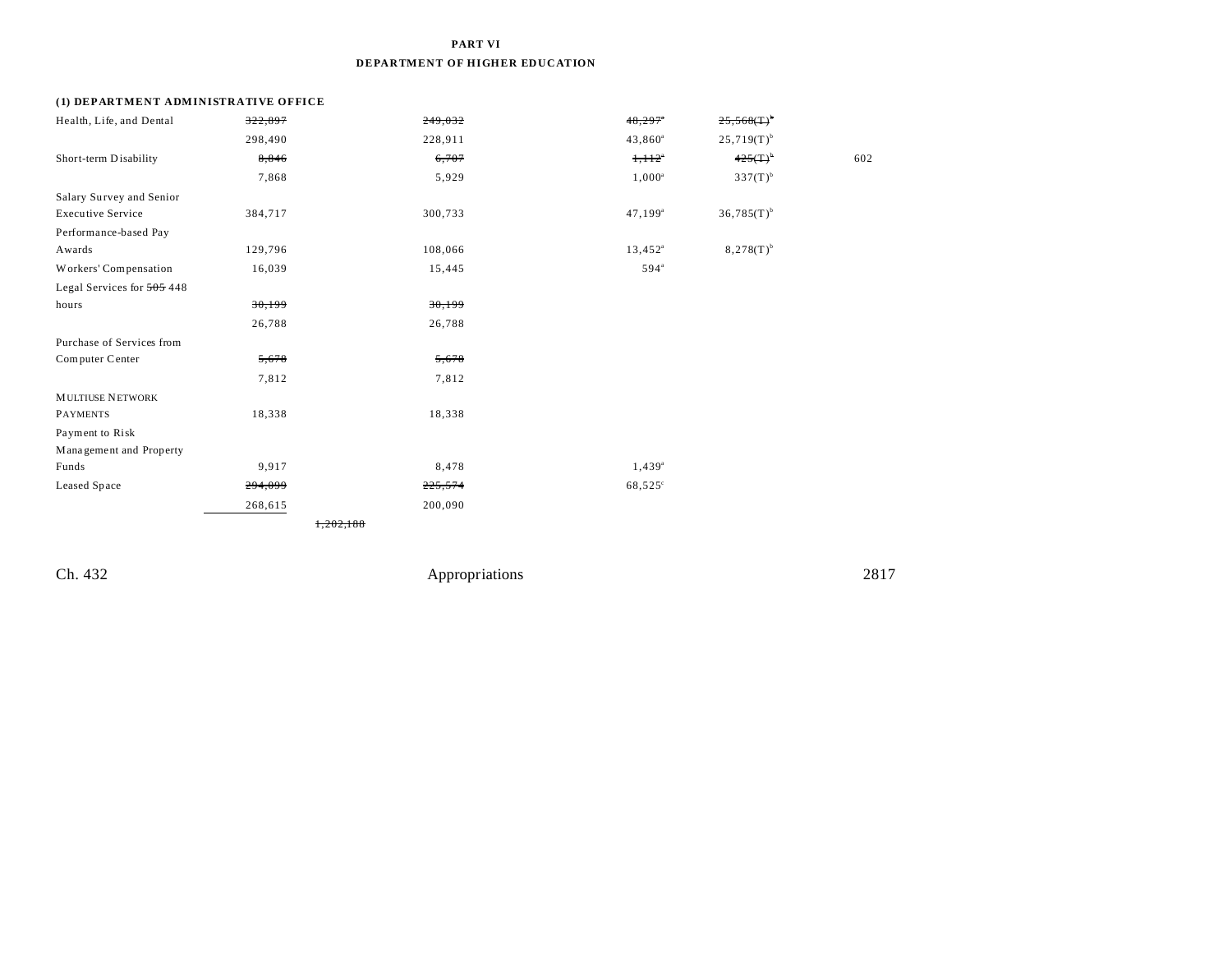|          |              |                |                | APPROPRIATION FROM |               |              |
|----------|--------------|----------------|----------------|--------------------|---------------|--------------|
| ITEM &   | <b>TOTAL</b> | <b>GENERAL</b> | <b>GENERAL</b> | CASH               | CASH          | FEDERAL      |
| SUBTOTAL |              | <b>FUND</b>    | <b>FUND</b>    | <b>FUNDS</b>       | <b>FUNDS</b>  | <b>FUNDS</b> |
|          |              |                | <b>EXEMPT</b>  |                    | <b>EXEMPT</b> |              |
|          |              | $\mathcal{L}$  |                |                    |               |              |

1,168,380

<sup>a</sup> These amounts shall be from various sources of cash funds throughout the Department.

<sup>b</sup> These amounts shall be from Limited Gaming revenue received by the State Historical Society.

c This amou nt shall be from the Private Occupational Schools Fund.

#### **(2) COLORADO COMMISSION ON HIGHER EDUCATION65, 66, 67, 67a**

| (A) Administration | 2,506,993 | 2,506,993    |
|--------------------|-----------|--------------|
|                    | 2,251,054 | 2,251,054    |
|                    |           | $(32.8$ FTE) |
|                    |           | $(32.7$ FTE) |

| (B) Division of Private     |         |                      |                       |
|-----------------------------|---------|----------------------|-----------------------|
| <b>Occupational Schools</b> | 541.472 | 443.238 <sup>a</sup> | $98.234$ <sup>t</sup> |
|                             |         | $(6.5$ FTE)          | $(1.3$ FTE)           |

<sup>a</sup> This amount shall be from the Private Occupational Schools Fund.

<sup>b</sup> This amount shall be from reserves in the Private O ccupational Schools Fund.

**(C) Special Purpose**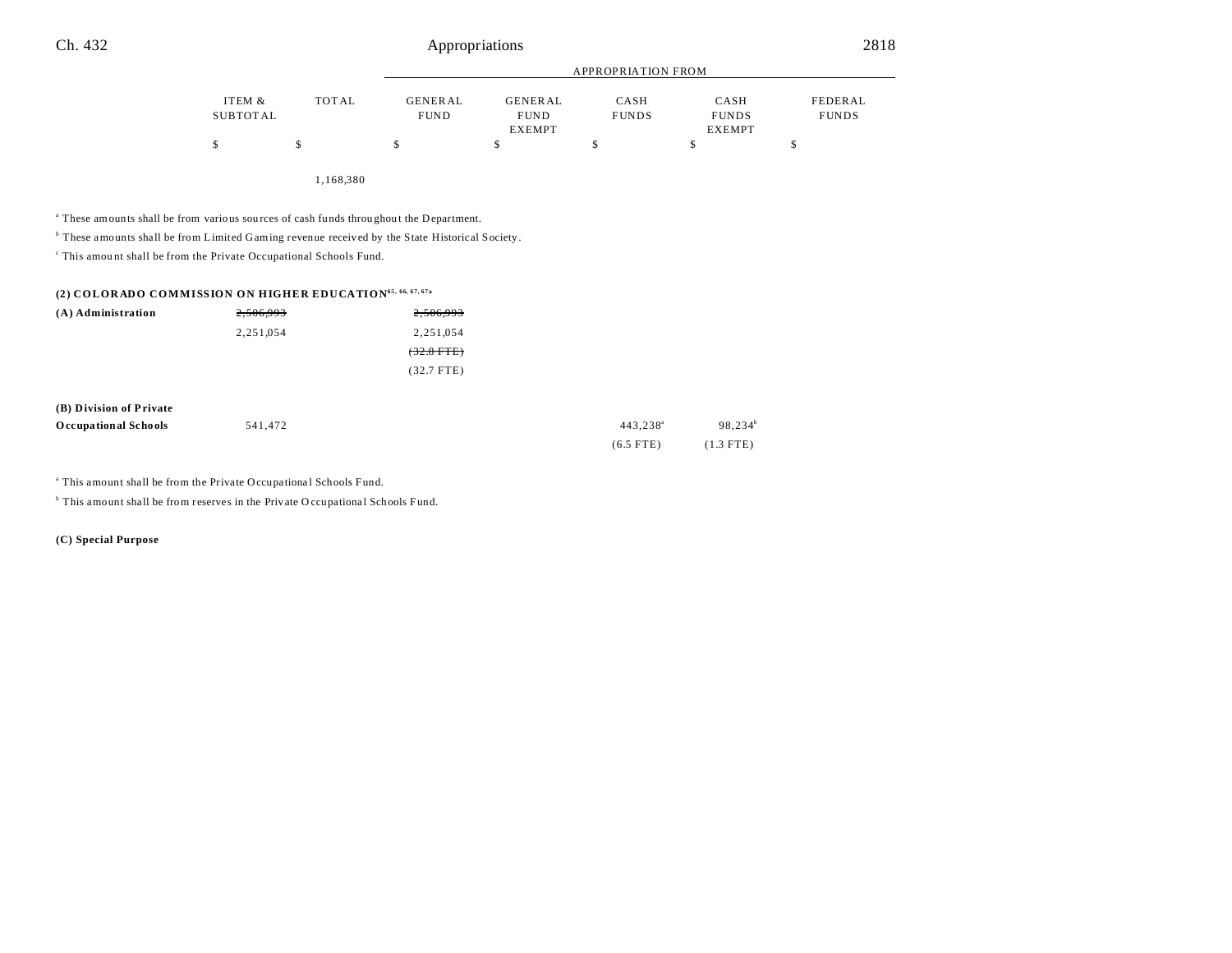| Western Interstate               |            |            |         |                          |                           |
|----------------------------------|------------|------------|---------|--------------------------|---------------------------|
| Commission for Higher            |            |            |         |                          |                           |
| Education (WICHE)                | 103,000    |            | 103,000 |                          |                           |
| WICHE - Optometry                | 277,619    |            | 277,619 |                          |                           |
|                                  | 247,200    |            | 247,200 |                          |                           |
| <b>Higher Education Programs</b> |            |            |         |                          |                           |
| of Excellence                    | 3,126,546  |            |         | $125,821^{\circ}$        | $3,000,725(T)^{b}$        |
| <b>Advanced Technology</b>       |            |            |         |                          |                           |
| Grants                           | 886,907    |            |         |                          | $886,907(T)^c$            |
| Veterinary School Program        |            |            |         |                          |                           |
| Needs                            | 285,000    |            | 162,400 | $122,600^{\rm d}$        |                           |
| Rural Education Access           |            |            |         |                          |                           |
| Program <sup>68</sup>            | 789,850    |            | 350,380 |                          | $439,470($ T              |
|                                  | 394,925    |            |         |                          | $394,925(T)$ <sup>b</sup> |
| Enrollment/Cash Fund             |            |            |         |                          |                           |
| Contingency <sup>69</sup>        | 7,115,751  |            |         | $7,115,751$ <sup>e</sup> |                           |
|                                  | 12,584,673 |            |         |                          |                           |
|                                  | 12,159,329 |            |         |                          |                           |
|                                  |            |            |         |                          |                           |
|                                  |            | 15,633,138 |         |                          |                           |
|                                  |            | 14,951,855 |         |                          |                           |

<sup>a</sup> This amount shall be from the Colorado Student Loan Program.

<sup>b</sup> These amounts shall be from statewide and departmental indirect cost recoveries.

<sup>c</sup> Of this amount, \$80 0,00 0 shall be from Waste Tire Recycling Development Cash Fu nd moneys deposited in the Advanced Technology Fund, and it is shown for informational purposes only, since moneys in the Advanced Technology Fund are continuously appropriated pursuant to Section 23-1-106.5 (9), C.R.S., and \$86,907 shall be from sta tewide and departmental indirect cost recoveries.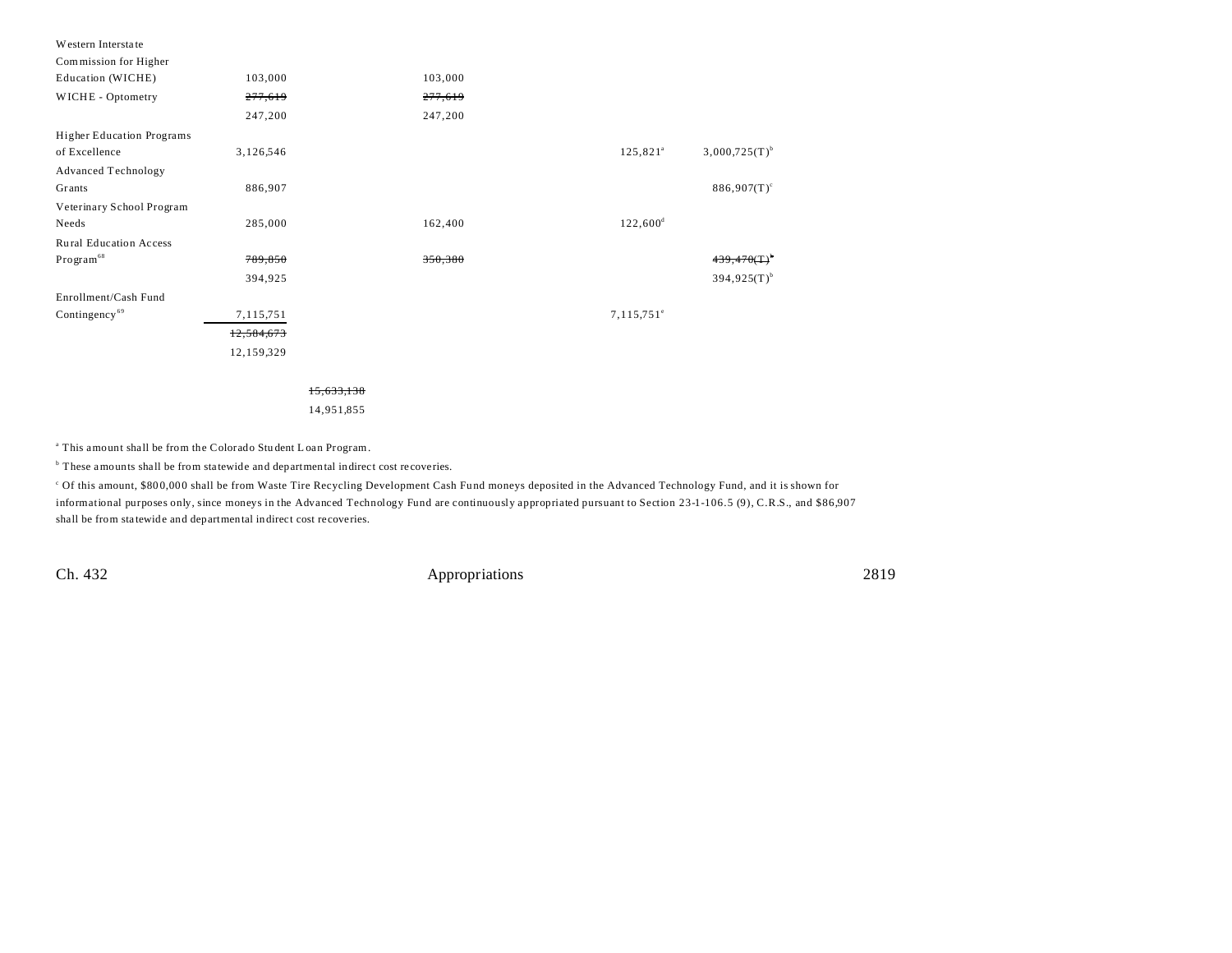|          |              |                | <b>APPROPRIATION FROM</b> |              |               |              |  |
|----------|--------------|----------------|---------------------------|--------------|---------------|--------------|--|
|          |              |                |                           |              |               |              |  |
| ITEM &   | <b>TOTAL</b> | <b>GENERAL</b> | GENERAL                   | CASH         | CASH          | FEDERAL      |  |
| SUBTOTAL |              | <b>FUND</b>    | <b>FUND</b>               | <b>FUNDS</b> | <b>FUNDS</b>  | <b>FUNDS</b> |  |
|          |              |                | <b>EXEMPT</b>             |              | <b>EXEMPT</b> |              |  |
|          |              |                |                           |              |               |              |  |

<sup>d</sup> This amount shall be from the Western Interstate Commission on Higher Education.

This amount shall be from tuition and cash fund revenue from the governing boards, in addition to what is appropriated to the governing boards. This spending au thority may be tra nsferred to the governing boards.

|  |  | (3) COLORADO COMMISSION ON HIGHER EDUCATION FINANCIAL AID <sup>70</sup> |
|--|--|-------------------------------------------------------------------------|
|  |  |                                                                         |

| (A) Need Based Grants          |            |                                                                                             |                 |
|--------------------------------|------------|---------------------------------------------------------------------------------------------|-----------------|
| General Need Based Grants      | 43,550,101 |                                                                                             |                 |
| Governor's Opportunity         |            |                                                                                             |                 |
| Scholarships <sup>71</sup>     | 8,000,000  |                                                                                             |                 |
|                                | 51,550,101 | 51,550,101                                                                                  |                 |
|                                |            |                                                                                             |                 |
| (B) Merit Based Grants         | 14,874,498 | 14,874,498                                                                                  |                 |
|                                |            | 14,829,953                                                                                  | $44,545(T)^{a}$ |
|                                |            |                                                                                             |                 |
|                                |            | <sup>a</sup> THIS AMOUNT SHALL BE FROM STATEWIDE AND DEPARTMENTAL INDIRECT COST RECOVERIES. |                 |
|                                |            |                                                                                             |                 |
| $(C)$ Work Study <sup>72</sup> | 16,612,357 | 16,612,357                                                                                  |                 |
|                                |            |                                                                                             |                 |
| (D) Special Purpose            |            |                                                                                             |                 |
| Required Federal Match         | 3,376,350  | 2,076,350                                                                                   | 1,300,000       |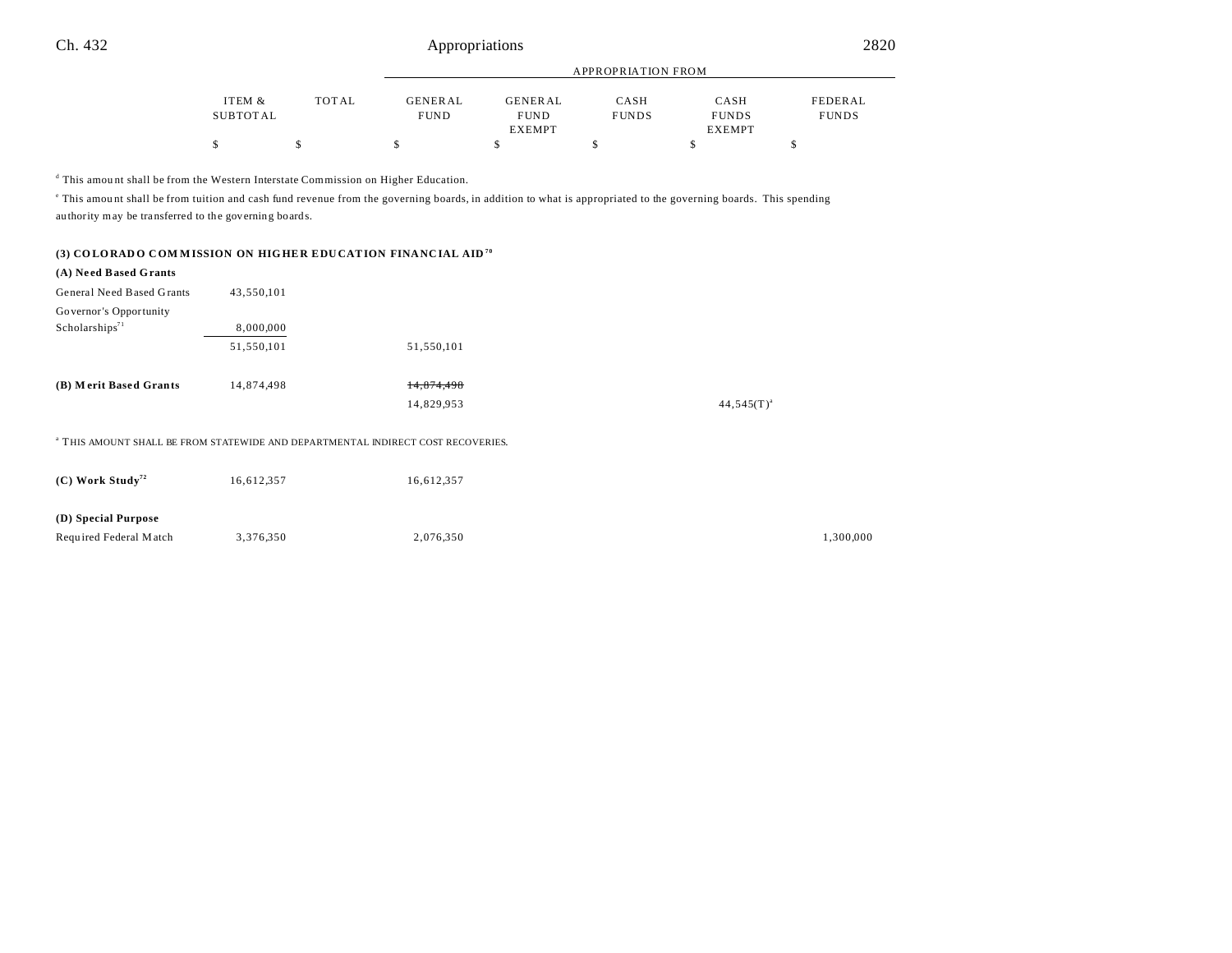| Veterans'/Law                |           |           |
|------------------------------|-----------|-----------|
| Enforcement/POW Tuition      |           |           |
| Assistance                   | 108,021   | 108,021   |
| Native American              |           |           |
| Students/Fort Lewis College  | 5,462,817 | 5,462,817 |
| Grant Program for Nurses     |           |           |
| Training                     | 335,856   | 335,856   |
| Early Childhood Professional |           |           |
| Loan Repayment               | 244,000   |           |
|                              | 66,000    |           |
|                              | 9,527,044 |           |
|                              | 9,349,044 |           |
|                              |           |           |

#### 92,564,000

92,386,000

<sup>a</sup> This amount shall be from federal Child Care Development Funds transferred from the Department of Human Services.

### **(4) GOVERNING BOARDS AND LOCAL DISTRICT JUNIOR COLLEGES<sup>1</sup> (A) TRUSTEES OF THE STATE COLLEGES IN COLORADO67a, 73, 74, 75** Governing Boa rd and G eneral Campu ses

General Fund and Tuition

| Allocation                 | 121,930,004     | 81.871.741 | $40,058,263^{\circ}$ |
|----------------------------|-----------------|------------|----------------------|
|                            | 114,277,094     | 74.218.831 |                      |
|                            | $(1.874.7$ FTE) |            |                      |
| Other Than Tuition Revenue | 2.401.231       |            | $2,401,231^b$        |

| Ch. 432 | Appropriations | 2821 |
|---------|----------------|------|
|         |                |      |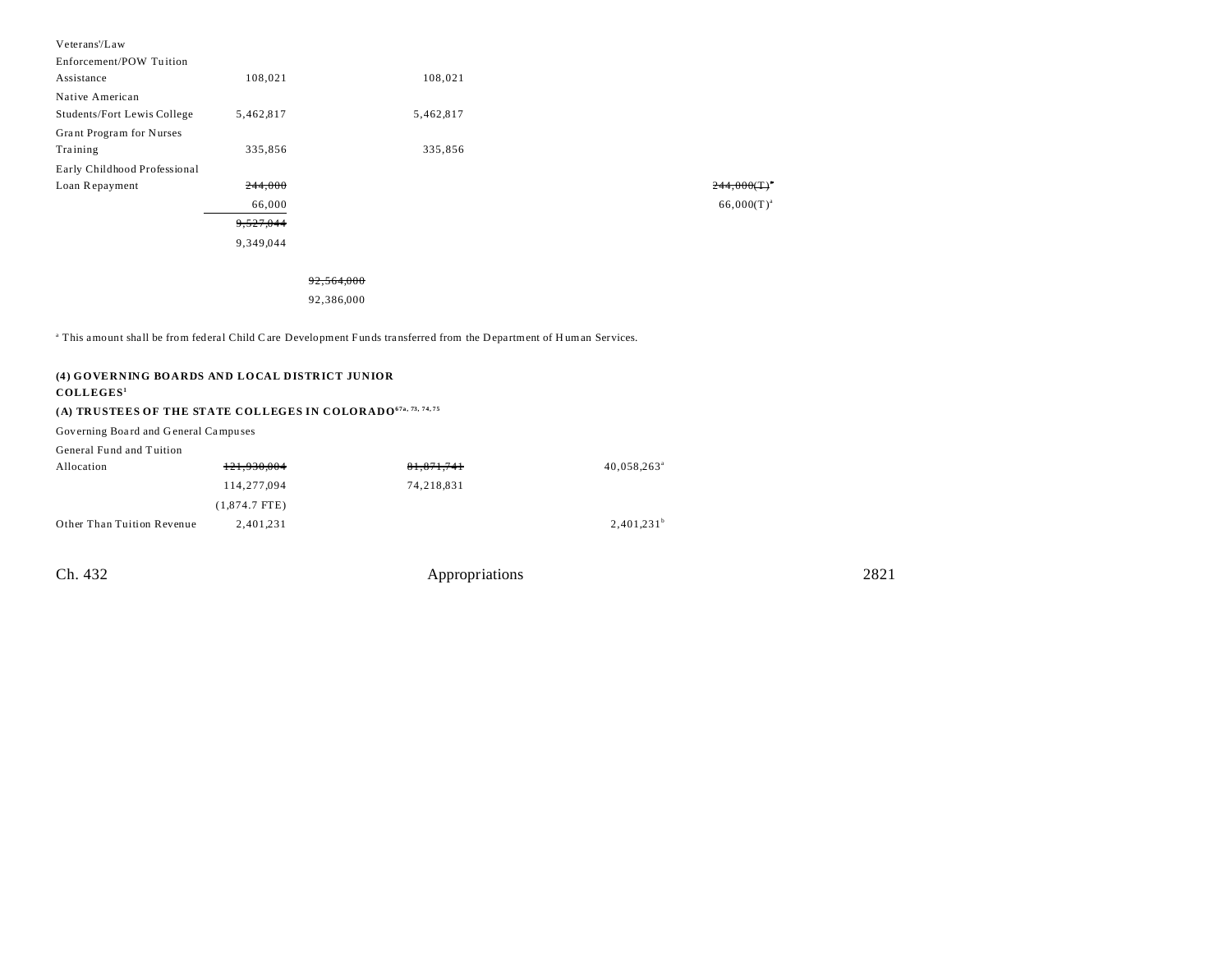#### APPROPRIATION FROM ITEM & SUBTOT AL TOT AL GENER AL FUND GENER AL FUND EXEMPT CASH FUNDS CASH FUNDS EXEMPT FEDERAL FUNDS  $\begin{array}{ccccccccccc} \text{\$} & & & \text{\$} & & & \text{\$} & & \text{\$} & & \text{\$} & & \text{\$} & \text{\$} & \text{\$} & \text{\$} & \text{\$} & \text{\$} & \text{\$} & \text{\$} & \text{\$} & \text{\$} & \text{\$} & \text{\$} & \text{\$} & \text{\$} & \text{\$} & \text{\$} & \text{\$} & \text{\$} & \text{\$} & \text{\$} & \text{\$} & \text{\$} & \text{\$} & \text{\$} & \text{\$} & \text{\$} & \text{\$} & \text{\$} & \text{\$} &$ Ch. 432 Appropriations 2822 Auxiliary Revenue  $6,869,697$  6,869,697<sup>c</sup> 131,200,932 123,548,022

a This amou nt shall be from tuition revenu e.

<sup>b</sup> This amount shall be from other than tuition revenue.

c This amou nt shall be from au xiliary revenue.

### **(B) STATE BOARD OF AGRICULTURE67a, 73, 74, 75**

Governing Board and General Campuses

| General Fund and Tuition   |                 |             |                          |                      |
|----------------------------|-----------------|-------------|--------------------------|----------------------|
| Allocation                 | 277, 703, 174   | 158,226,222 | 119,476,952 <sup>a</sup> |                      |
|                            | 259,497,088     | 140,020,136 |                          |                      |
|                            | $(4,033.3$ FTE) |             |                          |                      |
| Other Than Tuition Revenue | 31,412,435      |             | $31,196,345^b$           | $216,090(T)^{\circ}$ |
| Auxiliary Revenue          | 29, 135, 121    |             | $29,135,121^d$           |                      |
|                            | 338,250,730     |             |                          |                      |
|                            | 320,044,644     |             |                          |                      |
|                            |                 |             |                          |                      |

a This amou nt shall be from tuition revenu e.

<sup>b</sup> This amount shall be from other than tuition revenue.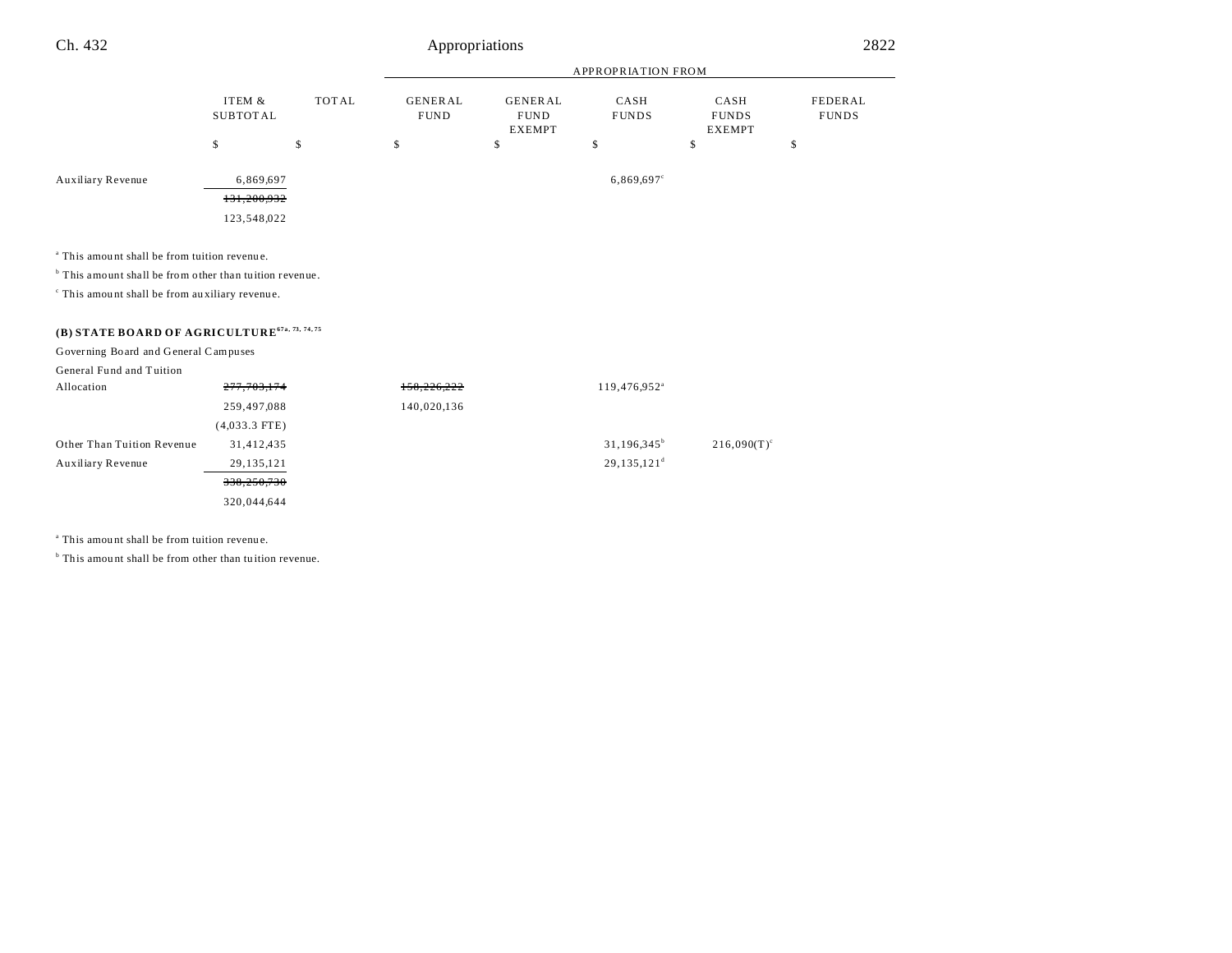c This amount shall be from moneys appropriated to the Department of Local Affairs from the Local Government Mineral Impact Fund, created in Section 34-63-102 (5), C.R.S. This amount represents a 200 3 calendar year grant; any unexpended balance on June 3 0, 20 03, is intended to roll forward and rema in available for expenditure in FY 2003-04.

d This amou nt shall be from au xiliary revenue.

### **(C) REGENTS OF THE UNIVERSITY OF COLORADO67a, 73, 74, 75, 76**

Governing Board and General Campuses

| General Fund and Tuition   |                 |               |                          |                     |
|----------------------------|-----------------|---------------|--------------------------|---------------------|
| Allocation                 | 505,470,657     | 225, 941, 651 | 279,529,006 <sup>a</sup> |                     |
|                            | 476,524,127     | 196,995,121   |                          |                     |
|                            | $(6,037.5$ FTE) |               |                          |                     |
| Other Than Tuition Revenue | 50,280,934      |               | $41,704,674^b$           | $8,576,260^{\circ}$ |
| Auxiliary Revenue          | 30,340,618      |               | $30,340,618^d$           |                     |
|                            | 586.092.209     |               |                          |                     |
|                            | 557,145,679     |               |                          |                     |

a This amou nt shall be from tuition revenu e.

<sup>b</sup> This amount shall be from other than tuition revenue.

<sup>c</sup> Of this amount, \$7,918,729 shall be from the Tobacco Litigation Settlement Cash Fund created in Section 24-22-115, C.R.S., pursuant to Section 24-75-1104 (1) (c), C.R.S., and \$6 57,5 31(T ) shall be from moneys appropriated to the Department of Local Affairs from the Local Government Mineral Impact Fund, created in Section 34-63-102 (5), C.R.S. The Local Government Mineral Impact Fund amount represents a 2003 calendar year grant; any unexpended balance on June 30, 2003, is intended to roll forward and remain available for expenditure in FY 2003-04.

d This amou nt shall be from au xiliary revenue.

#### **(D) TRUSTEES OF THE COLORADO SCHOOL OF MINES<sup>67a, 73, 74, 75</sub>**</sup>

Governing Board and General Campus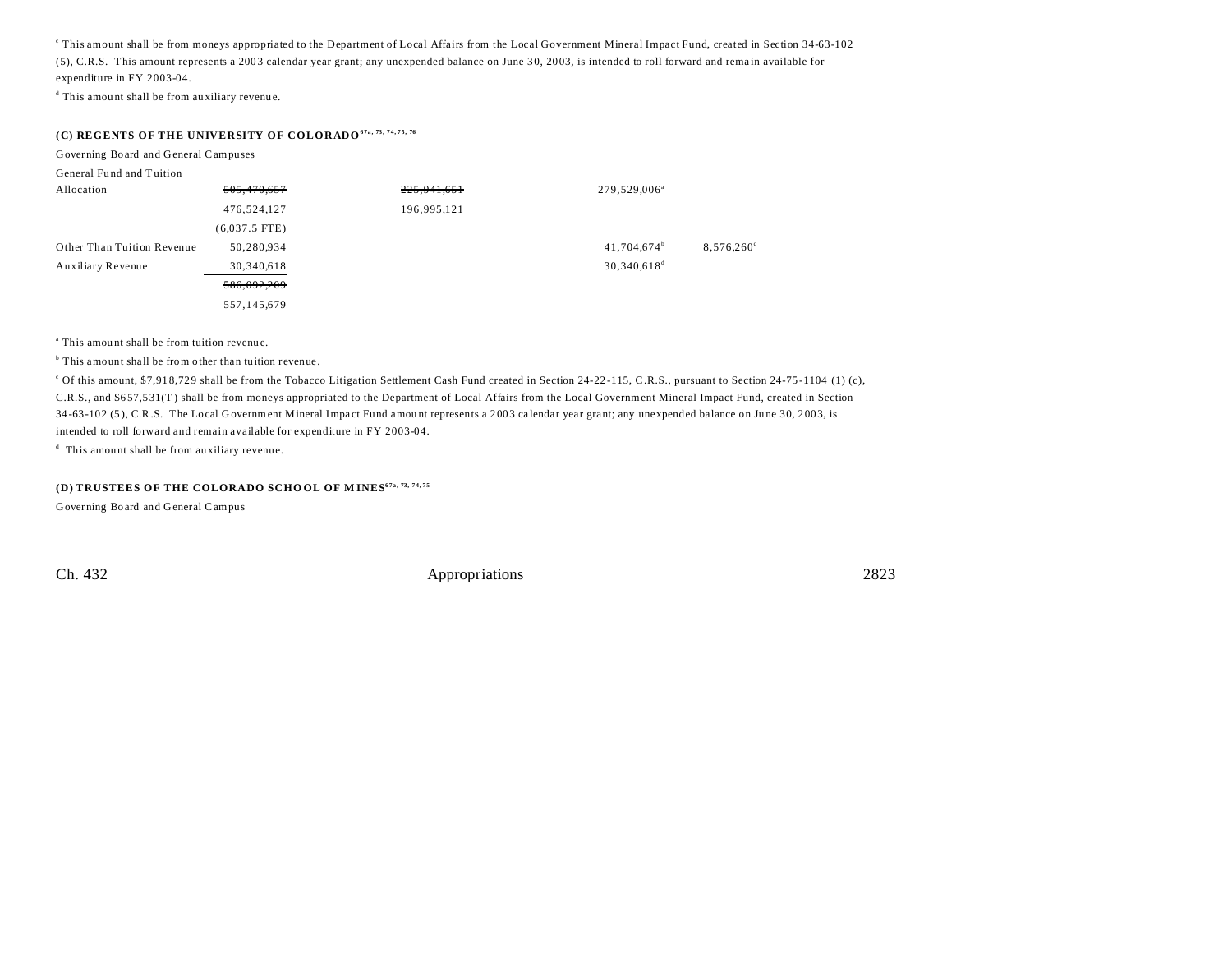| Ch. 432                    |                           |              | Appropriations                |                                                |                         |                                       | 2824                    |  |
|----------------------------|---------------------------|--------------|-------------------------------|------------------------------------------------|-------------------------|---------------------------------------|-------------------------|--|
|                            |                           |              |                               |                                                |                         |                                       |                         |  |
|                            | ITEM &<br><b>SUBTOTAL</b> | <b>TOTAL</b> | <b>GENERAL</b><br><b>FUND</b> | <b>GENERAL</b><br><b>FUND</b><br><b>EXEMPT</b> | CASH<br><b>FUNDS</b>    | CASH<br><b>FUNDS</b><br><b>EXEMPT</b> | FEDERAL<br><b>FUNDS</b> |  |
|                            | \$                        | \$           | \$                            | \$<br>\$<br>\$<br>\$                           |                         |                                       |                         |  |
| General Fund and Tuition   |                           |              |                               |                                                |                         |                                       |                         |  |
| Allocation                 | 41,229,098                |              | 20,525,170                    |                                                | 20,703,928 <sup>a</sup> |                                       |                         |  |
|                            | 38,610,445                |              | 17,906,517                    |                                                |                         |                                       |                         |  |
|                            | $(570.1$ FTE)             |              |                               |                                                |                         |                                       |                         |  |
| Other Than Tuition Revenue | 1,584,406                 |              |                               |                                                | 1,334,406 <sup>b</sup>  | $250,000(T)^c$                        |                         |  |
| Auxiliary Revenue          | 631,068                   |              |                               |                                                | 631,068 <sup>d</sup>    |                                       |                         |  |
|                            | 43,444,572                |              |                               |                                                |                         |                                       |                         |  |
|                            | 40,825,919                |              |                               |                                                |                         |                                       |                         |  |

a This amou nt shall be from tuition revenu e.

<sup>b</sup> This amount shall be from other than tuition revenue.

This amount shall be from the Oil and Gas Conservation Commission in the Department of Natural Resources and shall be for the management and operations of the Colorado Energy Research Institute created pursuant to Section 23-41-114, C.R.S.

d This amou nt shall be from au xiliary revenue.

### **(E) UNIVERSITY OF NORTHERN COLORADO67a, 73, 74, 75**

| Governing Board and General Campus |                 |            |                      |
|------------------------------------|-----------------|------------|----------------------|
| General Fund and Tuition           |                 |            |                      |
| Allocation                         | 71,214,889      | 44,811,849 | $26.403.040^{\circ}$ |
|                                    | 66.214.917      | 39,811,877 |                      |
|                                    | $(1,079.9$ FTE) |            |                      |
| Other Than Tuition Revenue         | 4.332.385       |            | $4,332,385^{\circ}$  |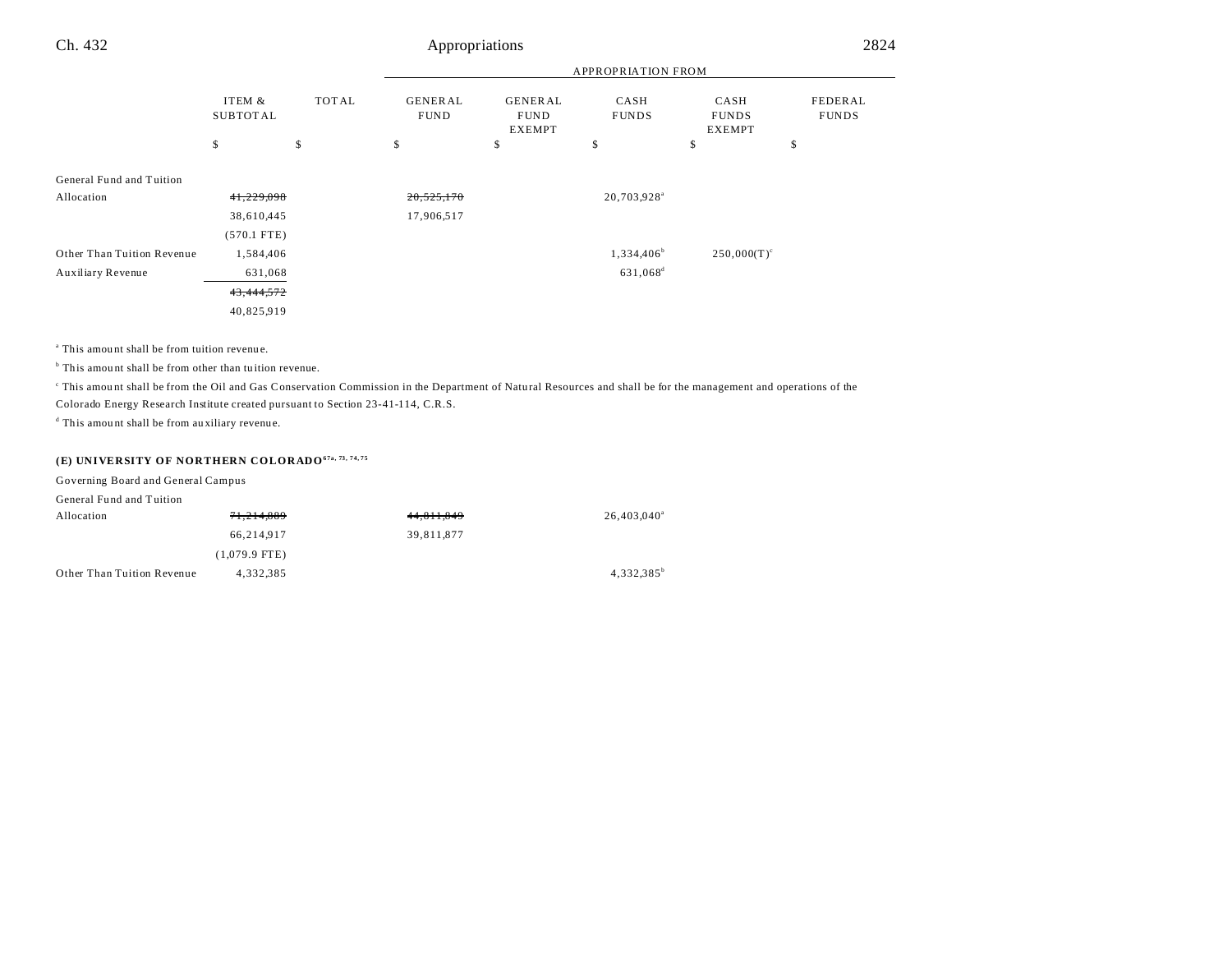Auxiliary Revenue  $1,220,125$   $1,220,125$   $1,220,125$ 

76,767,399

71,767,427

a This amou nt shall be from tuition revenu e.

<sup>b</sup> This amount shall be from other than tuition revenue.

c This amou nt shall be from au xiliary revenue.

#### **(F) STATE BOARD FOR COMMUNITY COLLEGES AND OCCUPATIONAL EDUCATION STATE SYSTEM COM MU NITY**

**COLLEGES67a, 73, 74, 75**

Governing Boa rd and G eneral Campu ses

#### General Fund and Tuition

| Allocation                 | 205,279,050     | 139,604,591 | 65,674,459 <sup>a</sup>  |                  |
|----------------------------|-----------------|-------------|--------------------------|------------------|
|                            | 190,175,448     | 124,500,989 |                          |                  |
|                            | $(4,495.1$ FTE) |             |                          |                  |
| Other Than Tuition Revenue | 11.232.086      |             | $9.232.086^{\circ}$      | $2,000,000(L)^c$ |
| Auxiliary Revenue          | 1,331,646       |             | $1,331,646$ <sup>d</sup> |                  |
|                            | 217,842,782     |             |                          |                  |
|                            | 202,739,180     |             |                          |                  |

a This amou nt shall be from tuition revenu e.

<sup>b</sup> This amount shall be from other than tuition revenue.

c This amount shall be from local property tax collections.

d This amou nt shall be from au xiliary revenue.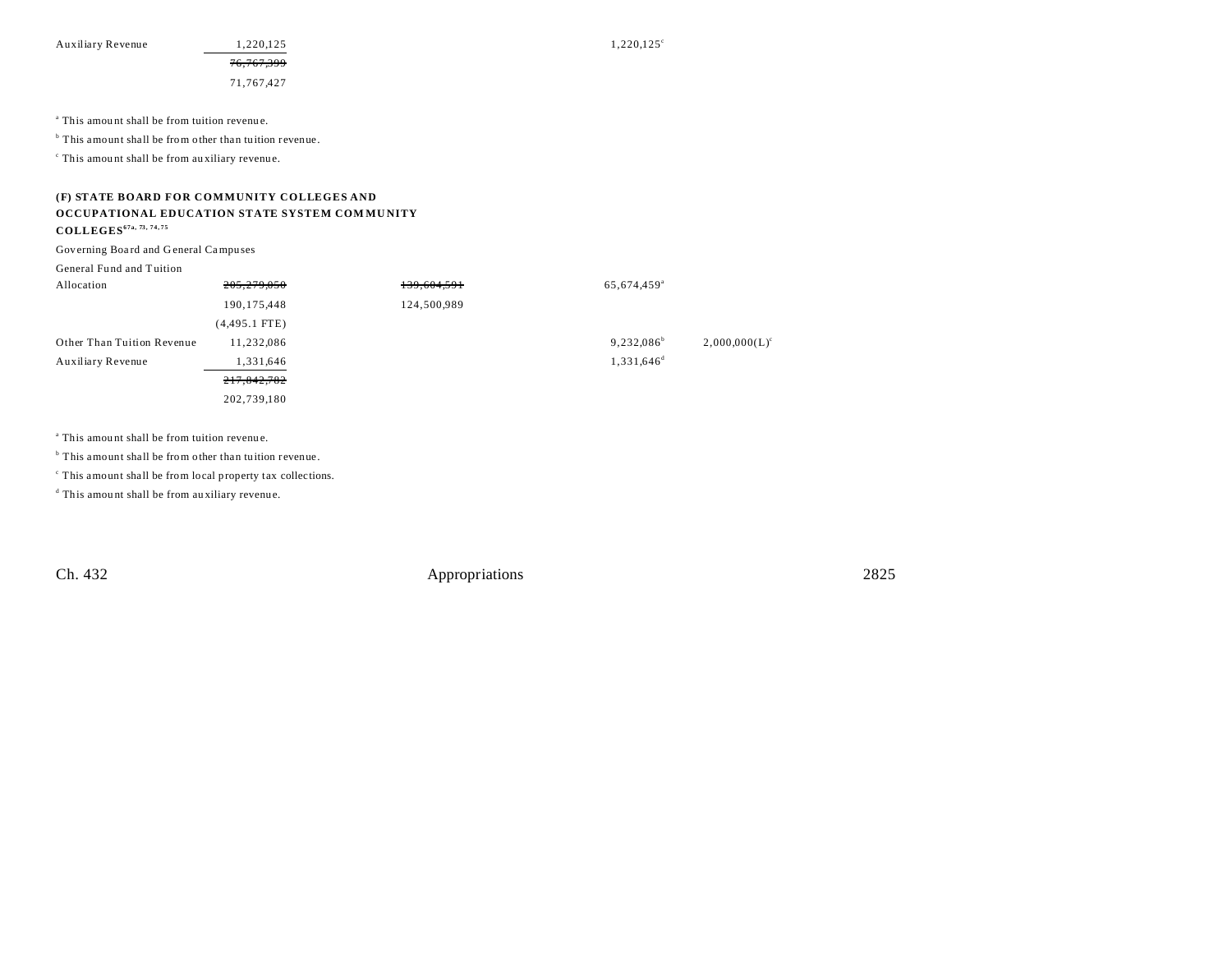| Ch. 432                                                                                               | Appropriations            |               |                               |                                                |                      |                                       | 2826                    |  |
|-------------------------------------------------------------------------------------------------------|---------------------------|---------------|-------------------------------|------------------------------------------------|----------------------|---------------------------------------|-------------------------|--|
|                                                                                                       |                           |               | APPROPRIATION FROM            |                                                |                      |                                       |                         |  |
|                                                                                                       | ITEM &<br><b>SUBTOTAL</b> | <b>TOTAL</b>  | <b>GENERAL</b><br><b>FUND</b> | <b>GENERAL</b><br><b>FUND</b><br><b>EXEMPT</b> | CASH<br><b>FUNDS</b> | CASH<br><b>FUNDS</b><br><b>EXEMPT</b> | FEDERAL<br><b>FUNDS</b> |  |
|                                                                                                       | $\mathbb{S}$              | \$            | \$                            | \$                                             | \$                   | \$                                    | \$                      |  |
| (G) LOCAL DISTRICT<br><b>JUNIOR COLLEGE</b><br><b>GRANTS PURSUANT TO</b><br><b>SECTION 23-71-301,</b> |                           |               |                               |                                                |                      |                                       |                         |  |
| C.R.S.                                                                                                | 14,894,754                |               | 14,894,754                    |                                                |                      |                                       |                         |  |
|                                                                                                       | 13,211,097                |               | 13,211,097                    |                                                |                      |                                       |                         |  |
|                                                                                                       |                           | 1,408,493,378 |                               |                                                |                      |                                       |                         |  |
|                                                                                                       |                           | 1,329,281,968 |                               |                                                |                      |                                       |                         |  |
| (5) ADVISORY COMMISSION ON FAMILY MEDICINE                                                            |                           |               |                               |                                                |                      |                                       |                         |  |
| Residency Training                                                                                    |                           |               |                               |                                                |                      |                                       |                         |  |
| Programs                                                                                              | 2,274,398                 |               |                               |                                                |                      |                                       |                         |  |
|                                                                                                       | 2,046,956                 |               |                               |                                                |                      |                                       |                         |  |
| Commission Expenses                                                                                   | 95,409                    |               |                               |                                                |                      |                                       |                         |  |
|                                                                                                       | 85,868                    |               |                               |                                                |                      |                                       |                         |  |
|                                                                                                       |                           | 2,369,807     | 252,268                       |                                                |                      | $2,117,539($ T $)^*$                  |                         |  |
|                                                                                                       |                           | 2,132,824     | 227,042                       |                                                |                      | $1,905,782(T)^{a}$                    |                         |  |

a This amou nt shall be from Medicaid funds appropriated in the Department of Health Care Policy and Financing.

**(6) DIVISION OF OCCUPATIONAL EDUCATION**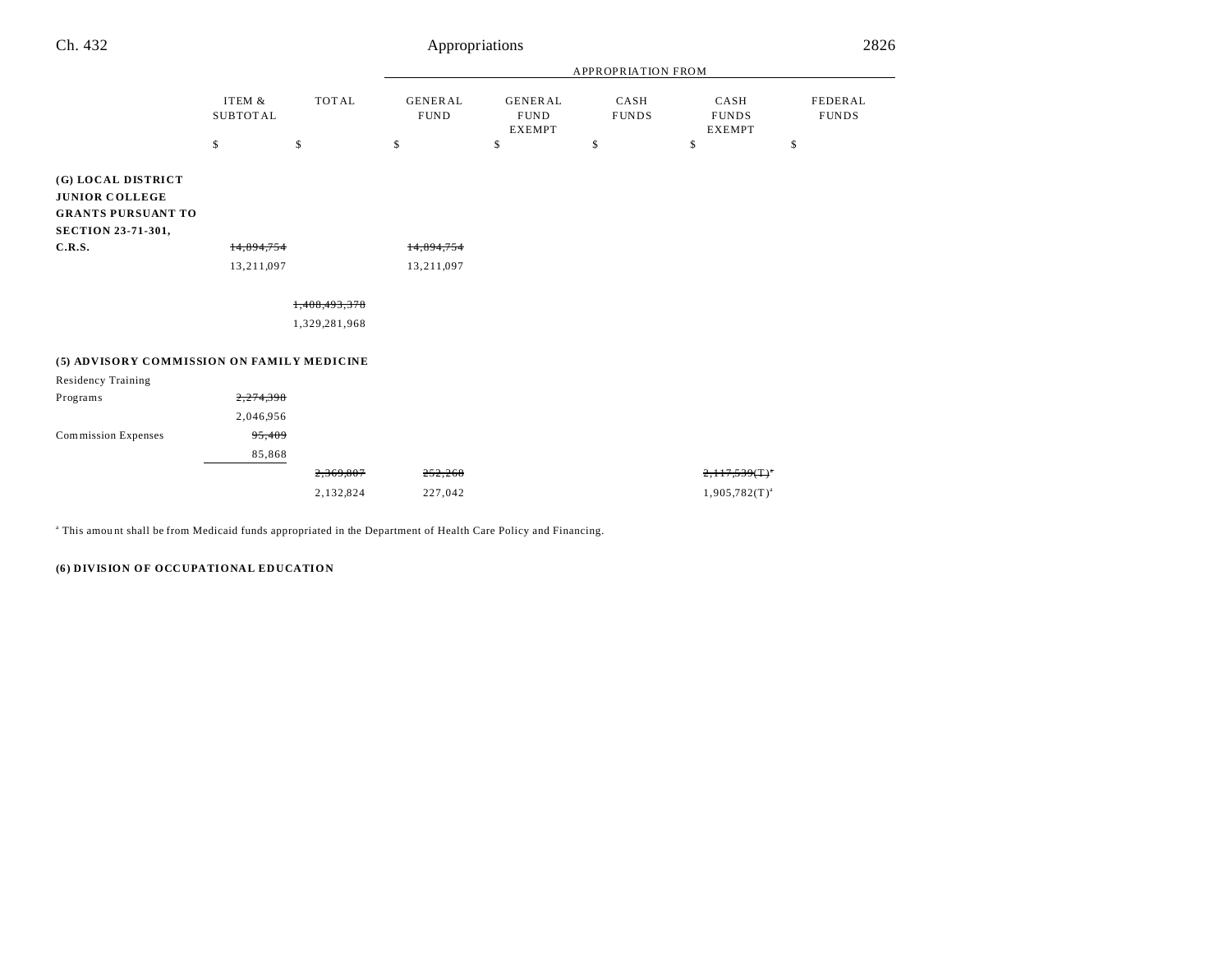| (A) Administrative Costs          | 633,561    | 633,561     |
|-----------------------------------|------------|-------------|
|                                   | 562,033    | 562,033     |
|                                   |            | $(9.0$ FTE) |
|                                   |            |             |
| (B) Colorado Vocational           |            |             |
| <b>Act Distributions pursuant</b> |            |             |
| to Section 23-8-102,              |            |             |
| C.R.S. <sup>20</sup>              | 19,374,279 |             |

<sup>a</sup> This amount shall be a transfer from the Department of Education.

| (C) Area Vocational School     |              |            |                              |            |
|--------------------------------|--------------|------------|------------------------------|------------|
| Support                        | 11,660,295   | 11,660,295 |                              |            |
|                                | 10,270,635   | 10,270,635 |                              |            |
| (D) Sponsored Programs         |              |            |                              |            |
| (1) Administration             | 2,134,459    |            |                              |            |
|                                | $(25.2$ FTE) |            |                              |            |
| $(2)$ Programs                 | 14,817,697   |            |                              |            |
|                                | 16,952,156   |            |                              | 16,952,156 |
| (E) Colorado First             |              |            |                              |            |
| <b>Customized Job Training</b> | 3,102,066    |            | $3,102,066($ T) <sup>*</sup> |            |
|                                | 2,725,022    |            | $2,725,022(T)^{a}$           |            |
|                                |              |            |                              |            |

a This amou nt shall be a transfer from the Governor's Office.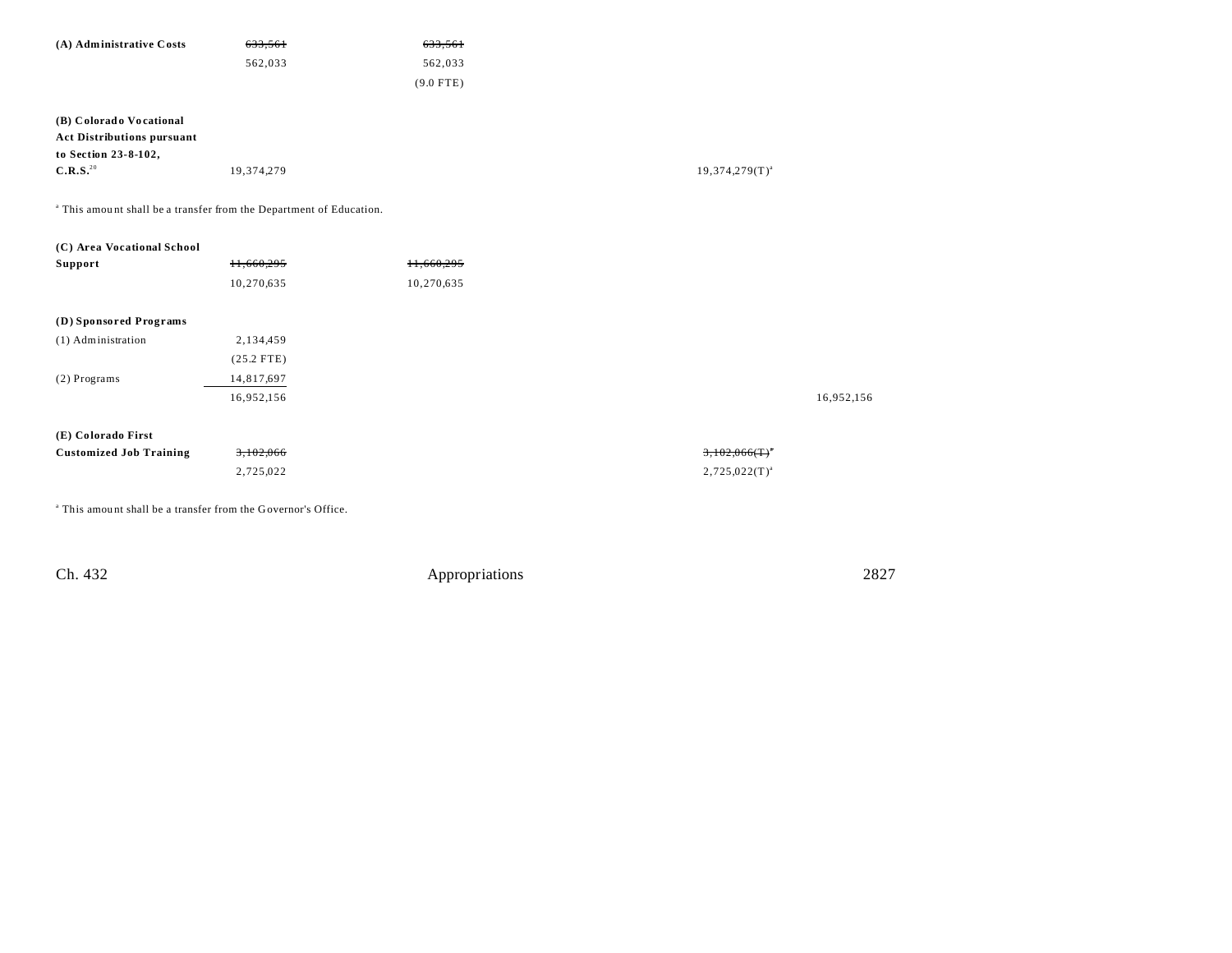| Ch. 432                                                |                           | 2828<br>Appropriations<br><b>APPROPRIATION FROM</b><br><b>TOTAL</b><br><b>GENERAL</b><br><b>FEDERAL</b><br><b>GENERAL</b><br>CASH<br>CASH<br><b>FUND</b><br><b>FUND</b><br><b>FUNDS</b><br><b>FUNDS</b><br><b>FUNDS</b><br><b>EXEMPT</b><br><b>EXEMPT</b><br>\$<br>\$<br>\$<br>\$<br>\$<br>\$<br>$1,113,968($ T $)$ <sup>*</sup><br>$1,069,409(T)^{a}$<br>52,836,325<br>50,953,534<br>$17,775,784$ (T) <sup>*</sup><br>$17,744,802(T)^{a}$<br>$50,000^{\rm b}$<br>50,000<br>17,825,784<br>17,794,802 |  |  |  |  |
|--------------------------------------------------------|---------------------------|------------------------------------------------------------------------------------------------------------------------------------------------------------------------------------------------------------------------------------------------------------------------------------------------------------------------------------------------------------------------------------------------------------------------------------------------------------------------------------------------------|--|--|--|--|
|                                                        |                           |                                                                                                                                                                                                                                                                                                                                                                                                                                                                                                      |  |  |  |  |
|                                                        | ITEM &<br><b>SUBTOTAL</b> |                                                                                                                                                                                                                                                                                                                                                                                                                                                                                                      |  |  |  |  |
|                                                        | \$                        |                                                                                                                                                                                                                                                                                                                                                                                                                                                                                                      |  |  |  |  |
| (F) Existing Industry                                  |                           |                                                                                                                                                                                                                                                                                                                                                                                                                                                                                                      |  |  |  |  |
| Training                                               |                           |                                                                                                                                                                                                                                                                                                                                                                                                                                                                                                      |  |  |  |  |
|                                                        |                           |                                                                                                                                                                                                                                                                                                                                                                                                                                                                                                      |  |  |  |  |
|                                                        |                           |                                                                                                                                                                                                                                                                                                                                                                                                                                                                                                      |  |  |  |  |
|                                                        |                           |                                                                                                                                                                                                                                                                                                                                                                                                                                                                                                      |  |  |  |  |
| (7) AURARIA HIGHER EDUCATION CENTER <sup>67a, 73</sup> |                           |                                                                                                                                                                                                                                                                                                                                                                                                                                                                                                      |  |  |  |  |
| Administration                                         |                           |                                                                                                                                                                                                                                                                                                                                                                                                                                                                                                      |  |  |  |  |
|                                                        |                           |                                                                                                                                                                                                                                                                                                                                                                                                                                                                                                      |  |  |  |  |
|                                                        |                           |                                                                                                                                                                                                                                                                                                                                                                                                                                                                                                      |  |  |  |  |
| Auxiliary Revenue                                      |                           | 1,113,968<br>1,069,409<br><sup>a</sup> This amount shall be a transfer from the Governor's Office.<br>17,775,784<br>17,744,802<br>$(211.0$ FTE)                                                                                                                                                                                                                                                                                                                                                      |  |  |  |  |
|                                                        |                           |                                                                                                                                                                                                                                                                                                                                                                                                                                                                                                      |  |  |  |  |
|                                                        |                           |                                                                                                                                                                                                                                                                                                                                                                                                                                                                                                      |  |  |  |  |
|                                                        |                           |                                                                                                                                                                                                                                                                                                                                                                                                                                                                                                      |  |  |  |  |

<sup>a</sup> This amount shall be from the appropriations for the State Board of Community Colleges and Occupational Education, the Trustees of the State Colleges, and the Regents of the University of Colorado.

<sup>b</sup> This amount shall be from auxiliary revenue.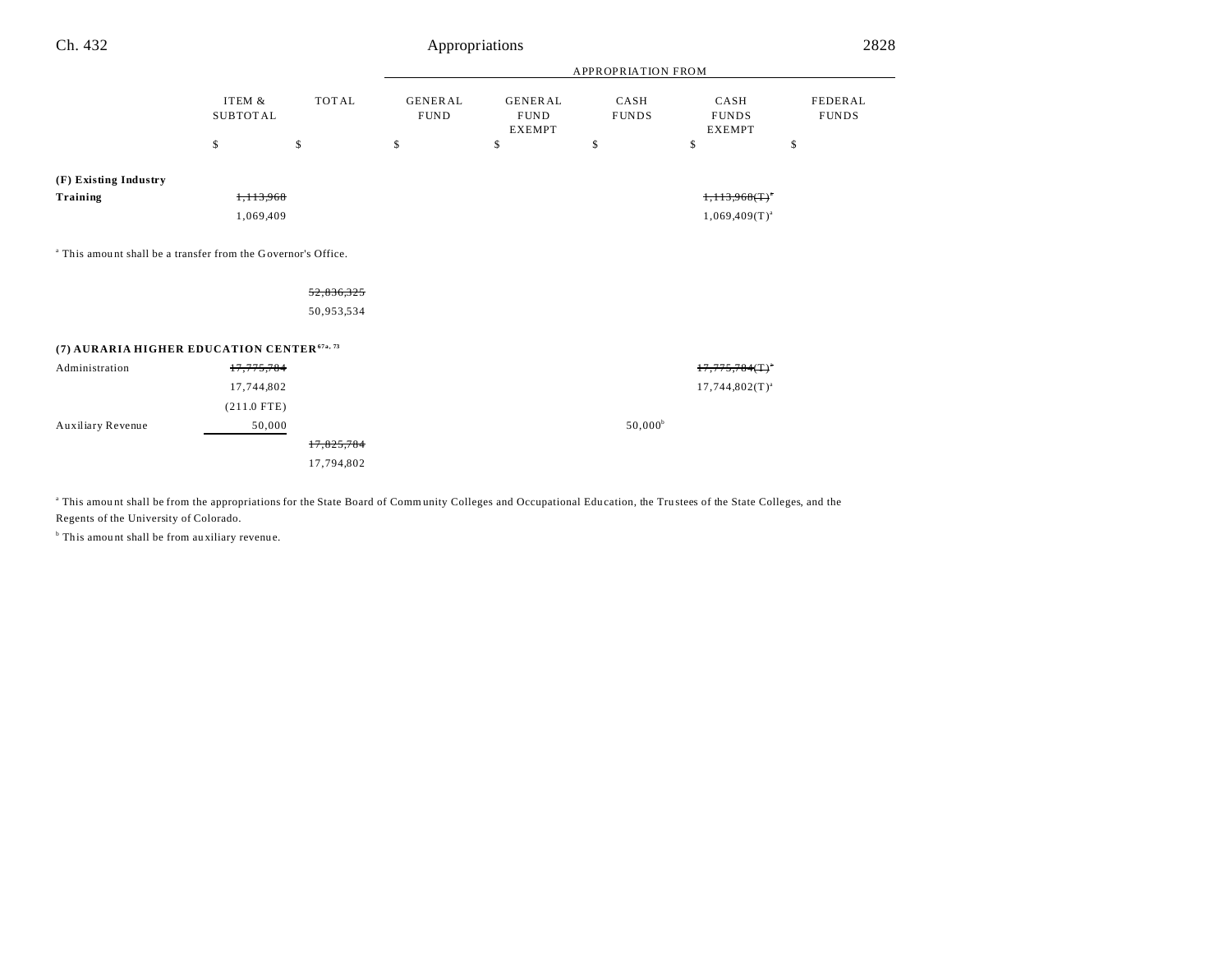#### **(8) COUNCIL ON THE ARTS**

| <b>Personal Services</b>     | 490,597 | 398,987     | $91,610$ <sup>*</sup>                                                                                                                                                |             |
|------------------------------|---------|-------------|----------------------------------------------------------------------------------------------------------------------------------------------------------------------|-------------|
|                              | 408,629 | 305.747     | $4.882^{a}$                                                                                                                                                          | 98,000      |
|                              |         | $(6.0$ FTE) | $(2.0$ FTE)                                                                                                                                                          |             |
|                              |         | $(4.7$ FTE) |                                                                                                                                                                      | $(2.3$ FTE) |
| <b>Operating Expenses</b>    | 86,154  | 72,092      | 14,062                                                                                                                                                               |             |
|                              | 59,861  | 59,861      |                                                                                                                                                                      |             |
| Programs/Scientific and      |         |             |                                                                                                                                                                      |             |
| Cultural Facilities District | 990.649 | 718,449     | $1,250^{\circ}$                                                                                                                                                      | 270,950     |
|                              |         |             | (Governor lined through this provision. See L. 2002, p. 3053. The affected subtotals, totals, and grand totals have been adjusted to reflect the Governor's action.) |             |
| Programs/Greater Colorado    | 990,649 | 718,449     | $1,250^b$                                                                                                                                                            | 270,950     |
|                              | 785,927 | 611,727     |                                                                                                                                                                      | 172,950     |
|                              |         | 1.567.400   |                                                                                                                                                                      |             |
|                              |         | 1,254,417   |                                                                                                                                                                      |             |

a These amounts shall be from the Art in Public Pla ces Fu nd originating from capital construction a ppropriations.

<sup>b</sup> These amounts shall be from gifts, grants, and donations.

#### **(9) STATE HISTORICAL SOCIETY**

| (A) Administration          |              |                |             |                    |         |
|-----------------------------|--------------|----------------|-------------|--------------------|---------|
| Administration and General  | 4,232,193    | 2,849,136      | $600,810^a$ | $152, 247^{\circ}$ | 630,000 |
|                             | $(76.4$ FTE) |                |             |                    |         |
| Utilities                   | 54,163       | 29,781         | $24,382^a$  |                    |         |
| Cumbres and Toltec Railroad |              |                |             |                    |         |
| Commission                  | 10,000       | 10,000         |             |                    |         |
| Certified Local Government  |              |                |             |                    |         |
| Program                     | 100,000      |                |             |                    | 100,000 |
|                             |              |                |             |                    |         |
| Ch. 432                     |              | Appropriations |             |                    | 2829    |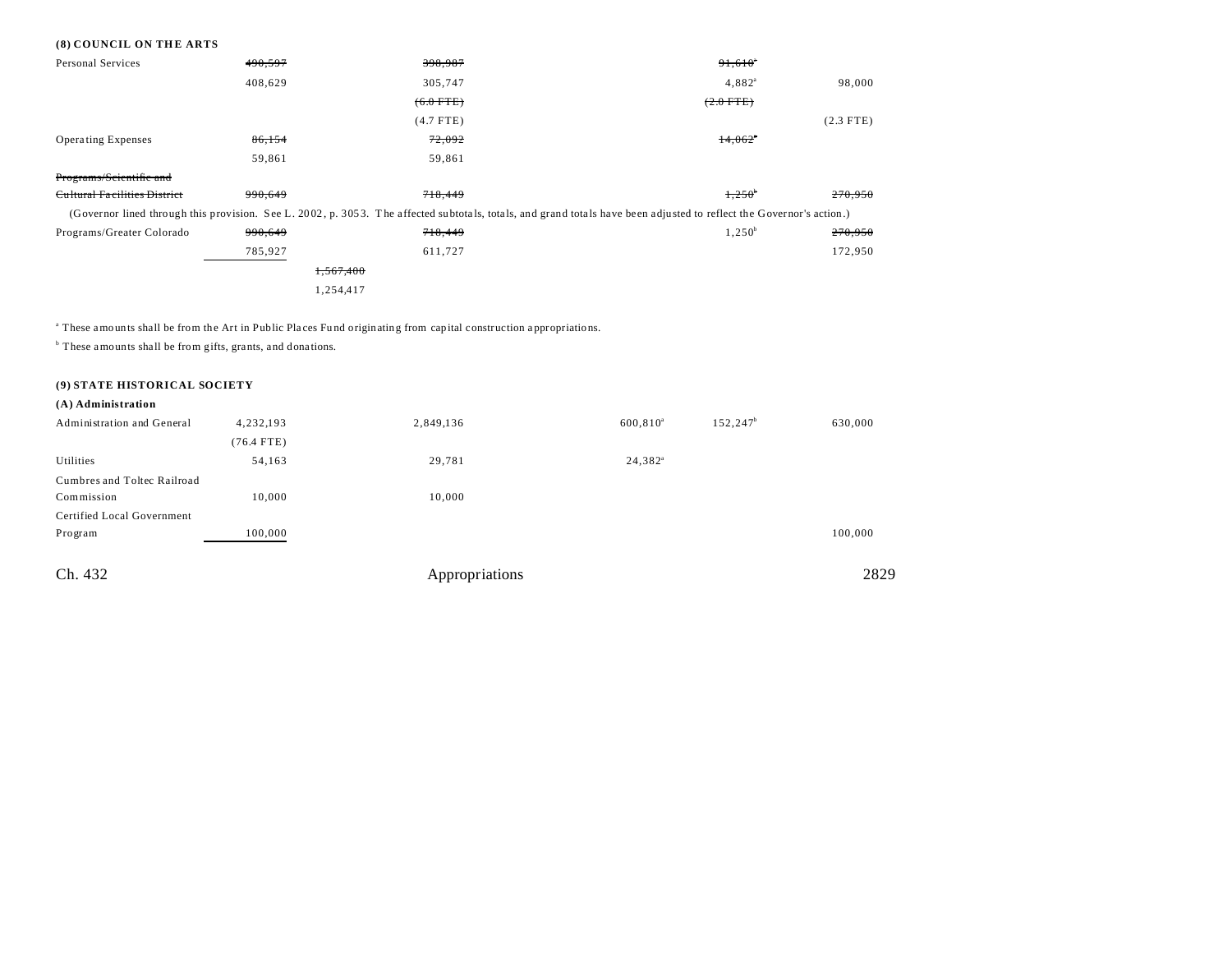|                        |                                                                                                                                                                                 |              |                               | <b>APPROPRIATION FROM</b>                      |                      |                                       |                                |
|------------------------|---------------------------------------------------------------------------------------------------------------------------------------------------------------------------------|--------------|-------------------------------|------------------------------------------------|----------------------|---------------------------------------|--------------------------------|
|                        | ITEM &<br><b>SUBTOTAL</b>                                                                                                                                                       | <b>TOTAL</b> | <b>GENERAL</b><br><b>FUND</b> | <b>GENERAL</b><br><b>FUND</b><br><b>EXEMPT</b> | CASH<br><b>FUNDS</b> | CASH<br><b>FUNDS</b><br><b>EXEMPT</b> | <b>FEDERAL</b><br><b>FUNDS</b> |
|                        | \$                                                                                                                                                                              | \$           | \$                            | \$                                             | \$                   | \$                                    | \$                             |
|                        | 4,396,356                                                                                                                                                                       |              |                               |                                                |                      |                                       |                                |
|                        | <sup>a</sup> These amounts shall be from museum admission fees, user charges, and other sources of cash funds.                                                                  |              |                               |                                                |                      |                                       |                                |
|                        | $\degree$ Of this amount, \$107,247(T) shall be from indirect cost recoveries within the agency and \$45,000 shall be from various sources of cash funds exempt.                |              |                               |                                                |                      |                                       |                                |
| (B) Sponsored Programs |                                                                                                                                                                                 |              |                               |                                                |                      |                                       |                                |
| Program Costs          | 290,000                                                                                                                                                                         |              |                               |                                                | $20,000(T)^{a}$      | $50,000^{\circ}$                      | 220,000                        |
|                        | $(2.5$ FTE)                                                                                                                                                                     |              |                               |                                                |                      |                                       |                                |
|                        | <sup>a</sup> This amount shall be from a contract with the Division of Wildlife in the Department of Natural Resources.                                                         |              |                               |                                                |                      |                                       |                                |
|                        | <sup>b</sup> This amount shall be from donations and gifts.                                                                                                                     |              |                               |                                                |                      |                                       |                                |
| (C) Auxiliary Programs |                                                                                                                                                                                 |              |                               |                                                |                      |                                       |                                |
| Program Costs          | 1,402,625                                                                                                                                                                       |              |                               |                                                | $1,150,000^a$        | $252,625^b$                           |                                |
|                        | $(14.5$ FTE)                                                                                                                                                                    |              |                               |                                                |                      |                                       |                                |
|                        | <sup>a</sup> This amount shall be from museum shop sales, microphoto services, public education programs, membership and publication services, traveling exhibits, rentals, and |              |                               |                                                |                      |                                       |                                |
| special event fees.    |                                                                                                                                                                                 |              |                               |                                                |                      |                                       |                                |
|                        | <sup>b</sup> This amount shall be from donations and gifts.                                                                                                                     |              |                               |                                                |                      |                                       |                                |

**(D) Gaming Revenue**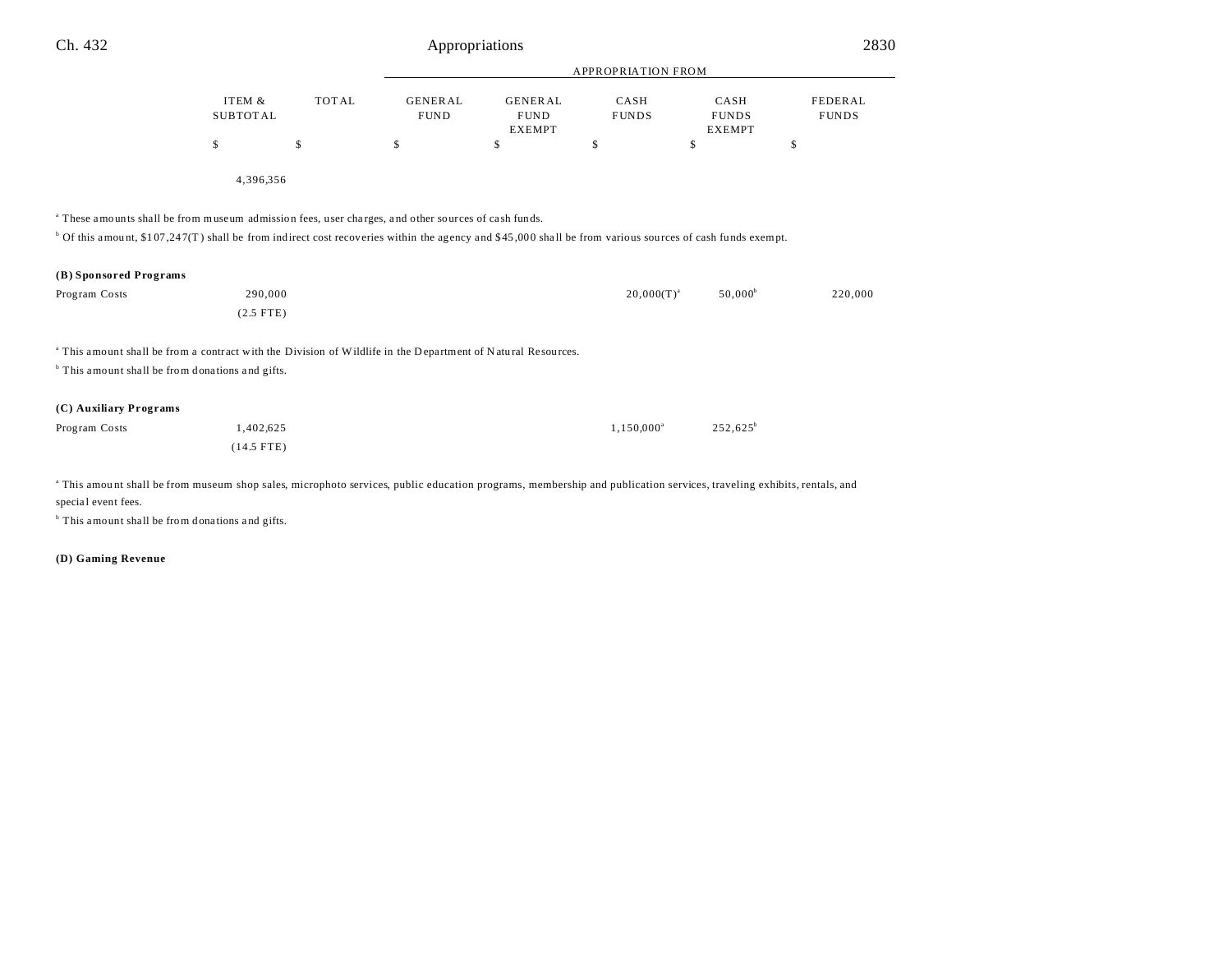| Historic Preservation for   |              |                     |
|-----------------------------|--------------|---------------------|
| Gaming Cities               | 5,436,135    |                     |
| Historic Preservation Grant |              |                     |
| Program                     | 21,744,538   |                     |
|                             | $(13.0$ FTE) |                     |
|                             | 27,180,673   | $27,180,673(T)^{a}$ |

a This amou nt shall be from the Department of Revenue, Division of Gaming, and is dedicated to historic preservation.

#### 33,269,654

### **TOTALS PART VI**

**6**

#### **(HIGHER EDUCATION)5,**

| <del>\$1,625,761,674</del> | 0.7070000001<br>5797.870.851 | $0.721$ $0.00200$<br>3121.400.270 | \$87,008,845"         | \$19,473,708 |
|----------------------------|------------------------------|-----------------------------------|-----------------------|--------------|
| \$1,543,193,434            | \$716,250,229                | $$721.403.721$ <sup>a</sup>       | $$86.065.776^{\circ}$ |              |

<sup>a</sup> Of these amounts,  $\frac{676}{557,335}$  \$75,715,056 contains a (T) notation and \$2,000,000 contains an (L) notation.

**FOOTNOTES** -- The following statements are referenced to the numbered footnotes throughout section 2.

- 1 (Governor lined through this provision. See L. 2002, p. 3033.)
- 5 (Governor lined through this provision. See L. 2002, p. 3034.)
- 6 All Departments, Totals -- The General Assembly requests that copies of all reports requested in other footnotes contained in this act be delivered to the Joint Budget Committee and the majority and minority leadership in each house of the General Assembly. Each principal department of the state shall produce its rules in an electronic format that is suitable for public access through electronic means. Such rules in such format shall be submitted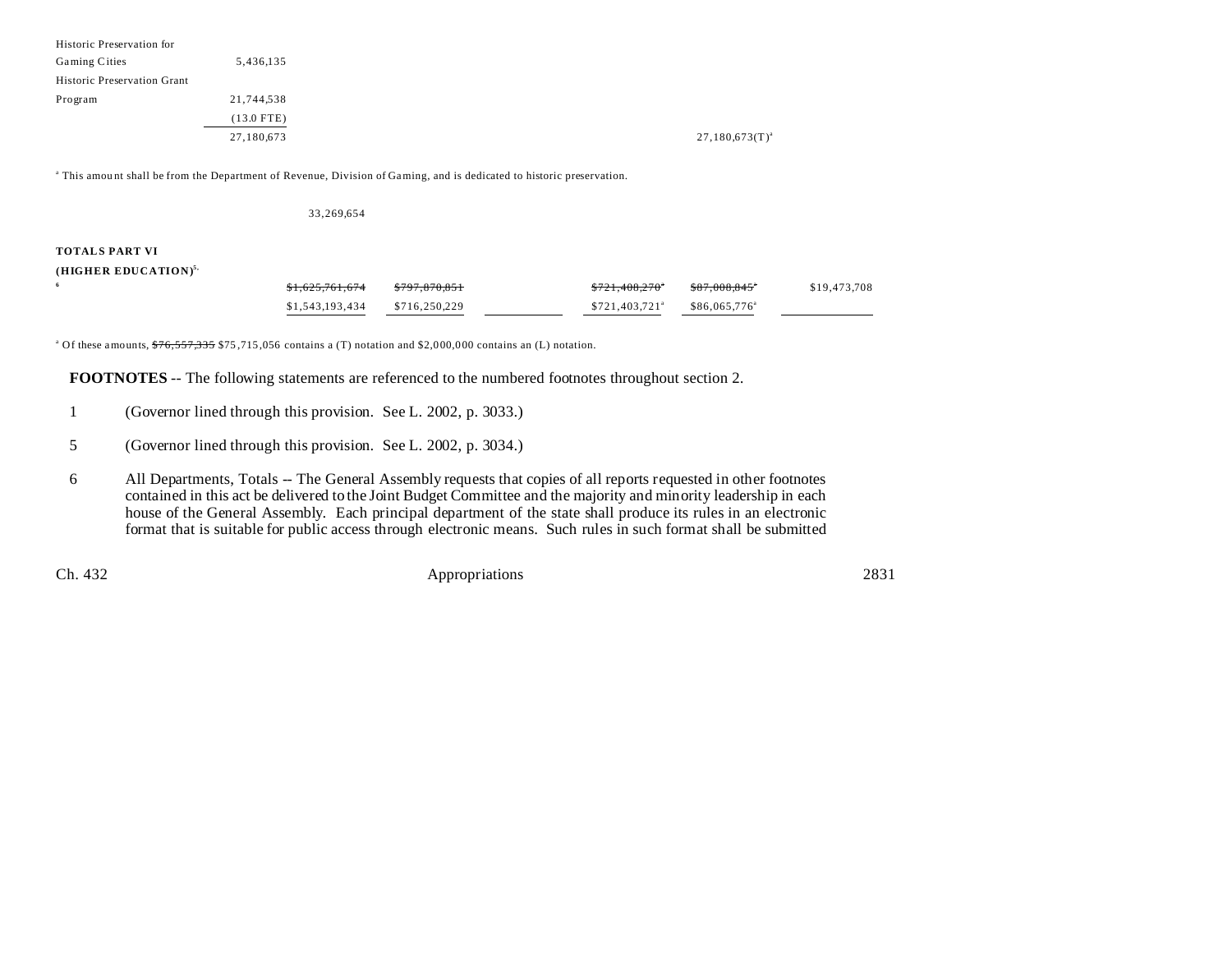to the Office of Legislative Legal Services for publishing on the Internet. It is the intent of the General Assembly that this be done within existing resources.

- 20 (Governor lined through this provision. See L. 2002, p. 3040.)
- 65 (Governor lined through this provision. See L. 2002, p. 3054.)
- 66 Department of Higher Education, Colorado Commission on Higher Education; and Governing Boards and Local District Junior Colleges, Regents of the University of Colorado -- It is the intent of the General Assembly that in the future requests for enrollment funding for the University of Colorado Health Sciences Center's nursing program will be calculated in a manner similar to the request for enrollment funding for all other higher education institutions.
- 67 (Governor lined through this provision. See L. 2002, p. 3054.)
- 67a (Governor lined through this provision. See L. 2002, p. 3055.)
- 68 Department of Higher Education, Colorado Commission on Higher Education, Special Purpose, Rural Education Access Program -- It is the intent of the General Assembly to allow the Colorado Commission on Higher Education to roll forward the appropriation for the Rural Education Access Program to the next fiscal year.
- 69 Department of Higher Education, Colorado Commission on Higher Education, Special Purpose, Enrollment/Cash Fund Contingency -- The Colorado Commission on Higher Education may transfer spending authority from this line item to the Governing Boards in the event that tuition or other cash fund revenues increase beyond appropriated levels. The spending authority for this line item shall be in addition to the funds appropriated directly to the Governing Boards. The Colorado Commission on Higher Education shall not authorize transfers for spending authority from this line item to support tuition or fee increases.
- 70 (Governor lined through this provision. See L. 2002, p. 3055.)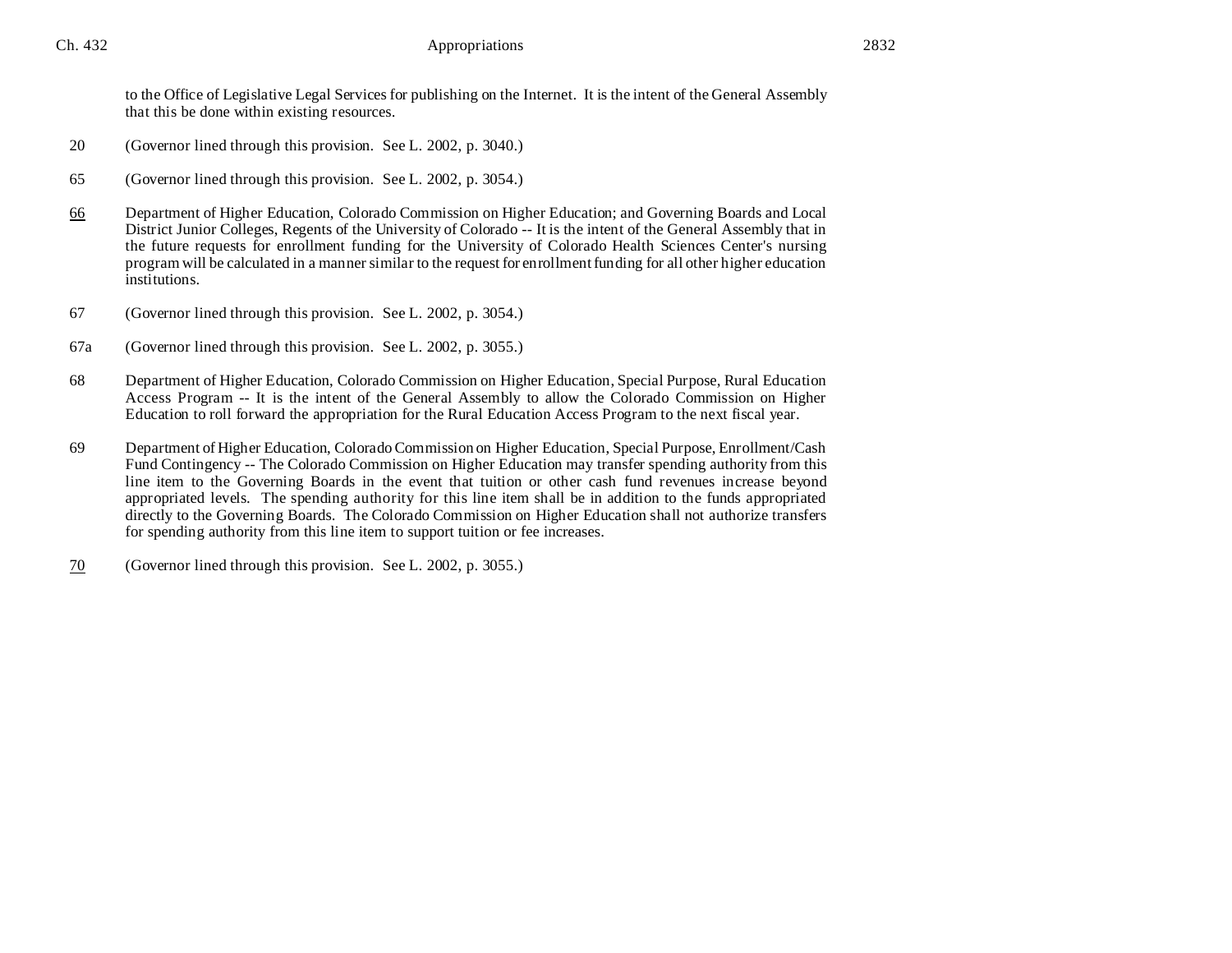- 71 (Governor lined through this provision. See L. 2002, p. 3055.)
- 72 Department of Higher Education, Colorado Commission on Higher Education Financial Aid, Work Study -- It is the intent of the General Assembly to allow the Colorado Commission on Higher Education to roll forward two percent of the Work Study appropriation to the next fiscal year.
- 73 Department of Higher Education, Governing Boards and Local District Junior Colleges, Trustees of the State Colleges in Colorado; State Board of Agriculture; Regents of the University of Colorado; Trustees of the Colorado School of Mines; University of Northern Colorado; State Board for Community Colleges and Occupational Education State System Community Colleges; Auraria Higher Education Center -- Notwithstanding the limitations set forth in subsection (3) of section 1 of this act, the FTE reflected in these line items are shown for informational purposes and are not intended to be a limitation on the budgetary flexibility allowed by Section 23-1-104 (1) (a) (I), C.R.S.
- 74 (Governor lined through this provision. See L. 2002, p. 3056.)
- 75 Department of Higher Education, Governing Boards and Local District Junior Colleges, Trustees of the State Colleges in Colorado; State Board of Agriculture; Regents of the University of Colorado; Trustees of the Colorado School of Mines; University of Northern Colorado; State Board for Community Colleges and Occupational Education State System Community Colleges -- It is the intent of the General Assembly that higher education institutions that choose to increase resident tuition rates by more than 4.7 percent shall devote at least 25 percent of the additional revenue from this action toward providing financial aid to resident students on the basis of need. This does not apply to the \$3,274,351 in additional tuition spending authority approved for specific programs of the Regents of the University of Colorado, or the \$878,422 in additional tuition spending authority approved for the State Board of Agriculture for the college of veterinary medicine. The Colorado Commission on Higher Education is requested to submit a report to the Joint Budget Committee by November 1, 2002, on the amount of new tuition revenue devoted to need based financial aid in the FY 2002-03 budget developed by each higher education institution.
- 76 (Governor lined through this provision. See L. 2002, p. 3057.)